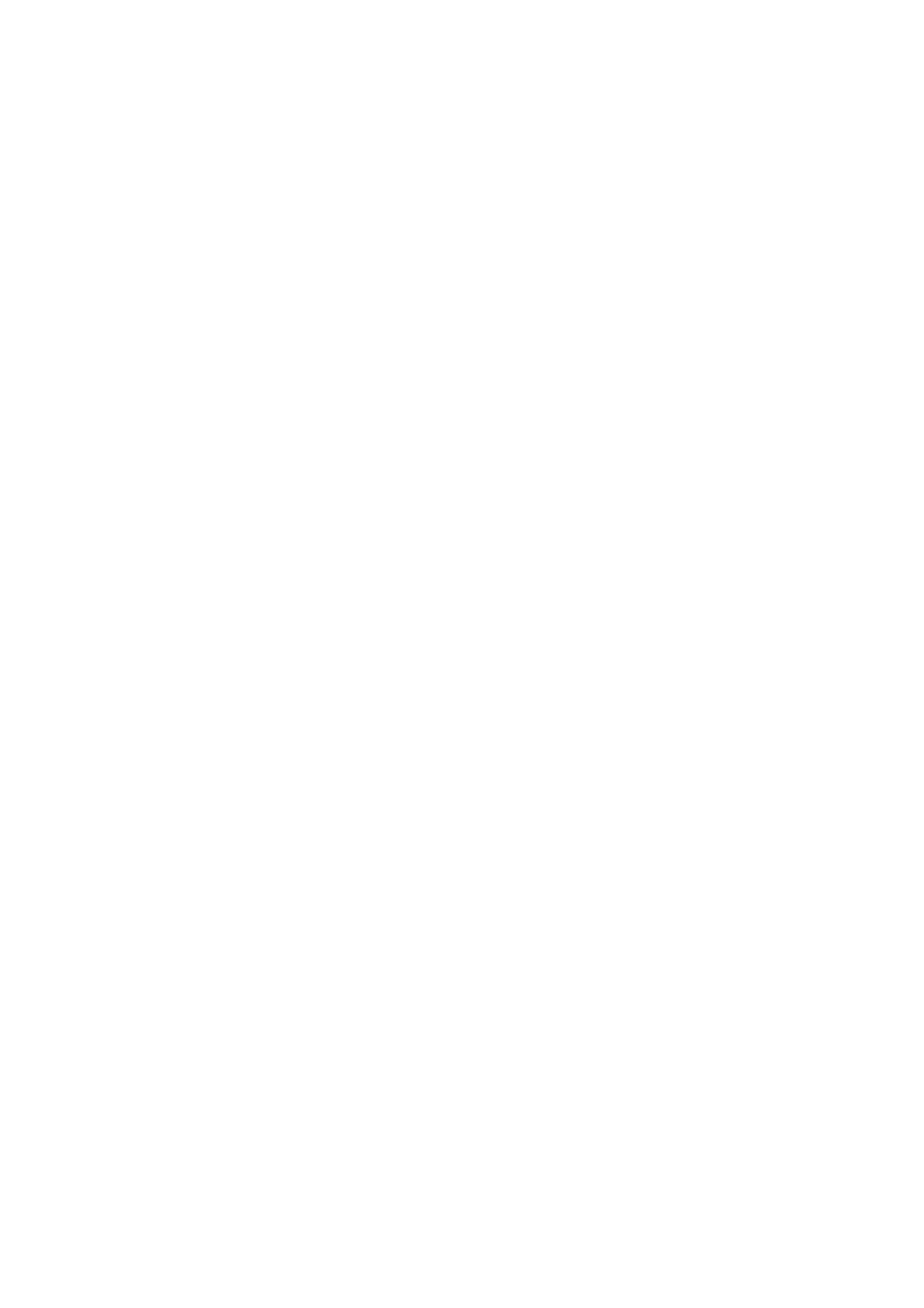## **Executive summary**

Fulton Hogan Limited operates a quarry located on Saunders Road in Okato, in the Kaihihi catchment. This report for the period July 2011-June 2013 describes the monitoring programme implemented by the Taranaki Regional Council to assess the Company's environmental performance during the period under review, and the results and environmental effects of the Company's activities.

Fulton Hogan Limited holds three resource consents for activities at the Okato quarry. Consent **5556-2** allows the discharge of stormwater and sediment from earthworks into the Mangatete Stream. Consent **7411-1** allows the discharge of clean-fill onto and into land in the vicinity of the Mangatete Stream. Consent **7503-1** allows discharge of stormwater and sediment in association with quarrying activities onto and into land. This third consent relates to the quarry extension across the road from the existing operation, and has not been exercised.

The Council's monitoring programme for the period under review included five inspections.

No water samples were collected for laboratory analyses.

The monitoring showed that the site was generally tidy during compliance monitoring inspections. All stormwater was directed for treatment. There was no visible impact on the receiving waters, and hence no justification for water sampling. Significant reinstatement of the site was carried out.

During the reporting period there were no unauthorised incidents associated with operations at the Fulton Hogan Limited Okato quarry.

Fulton Hogan Limited achieved a high level of environmental performance and compliance with resource consents in the 2011-2013 monitoring period.

This report includes recommendations for the 2013-2015 monitoring period.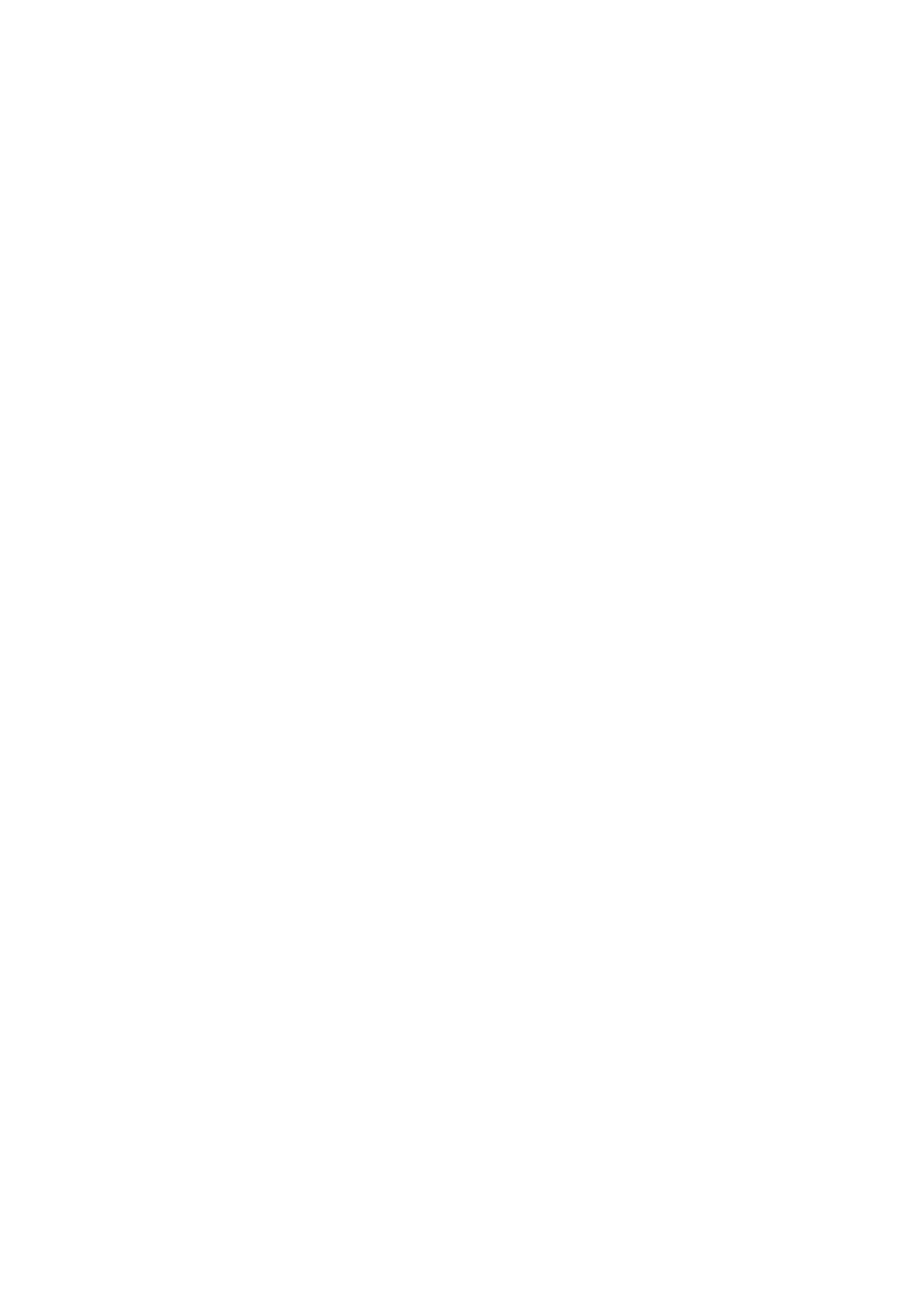## **Table of contents**

|    |                                                        |                         |                                                                                                 | Page                            |
|----|--------------------------------------------------------|-------------------------|-------------------------------------------------------------------------------------------------|---------------------------------|
| 1. |                                                        | Introduction            |                                                                                                 | $\mathbf{1}$                    |
|    | 1.1 Structure of this report                           |                         |                                                                                                 | $\mathbf{1}$                    |
|    |                                                        |                         | 1.2 The Resource Management Act 1991and monitoring                                              | $\mathbf{1}$                    |
|    |                                                        | 1.2.1                   | Evaluation of environmental performance                                                         | $\overline{2}$                  |
|    | 1.3 Process description                                |                         | 3                                                                                               |                                 |
|    |                                                        | 1.3.1<br>1.3.2          | Background<br>Fulton Hogan Limited Okato quarry, Saunders Road, Okato                           | 3<br>4                          |
|    |                                                        |                         | 1.4 Resource consents                                                                           | 6                               |
|    |                                                        | 1.4.1<br>1.4.2          | Discharge permits<br>Air discharges                                                             | 6<br>8                          |
|    | 1.5                                                    |                         | Monitoring programme                                                                            | 8                               |
|    |                                                        | 1.5.1<br>1.5.3<br>1.5.4 | Introduction<br>1.5.2 Programme liaison and management<br>Site inspections<br>Chemical sampling | 8<br>$\boldsymbol{8}$<br>9<br>9 |
| 2. |                                                        | Results                 |                                                                                                 | 10                              |
|    |                                                        | 2.1 Water               |                                                                                                 | 10                              |
|    |                                                        | 2.1.1<br>2.1.2          | Inspections<br>Sampling                                                                         | 10<br>10                        |
|    |                                                        |                         | 2.2 Investigations, interventions, and incidents                                                | 10                              |
| 3. | Discussion                                             |                         |                                                                                                 | 12                              |
|    | 3.1 Discussion of plant performance                    |                         |                                                                                                 | 12                              |
|    | 3.2 Evaluation of performance                          |                         |                                                                                                 | 12                              |
|    | 3.3 Recommendations from the 2009-2011 biennial report |                         |                                                                                                 | 13                              |
|    | 3.4 Alterations to monitoring programme for 2013-2015  |                         |                                                                                                 | 14                              |
| 4. | Recommendation                                         |                         | 15                                                                                              |                                 |
|    |                                                        |                         | Glossary of common terms and abbreviations                                                      | 16                              |
|    |                                                        |                         | Bibliography and references                                                                     | 17                              |
|    |                                                        |                         | Appendix I Resource consents held by Fulton Hogan Limited                                       |                                 |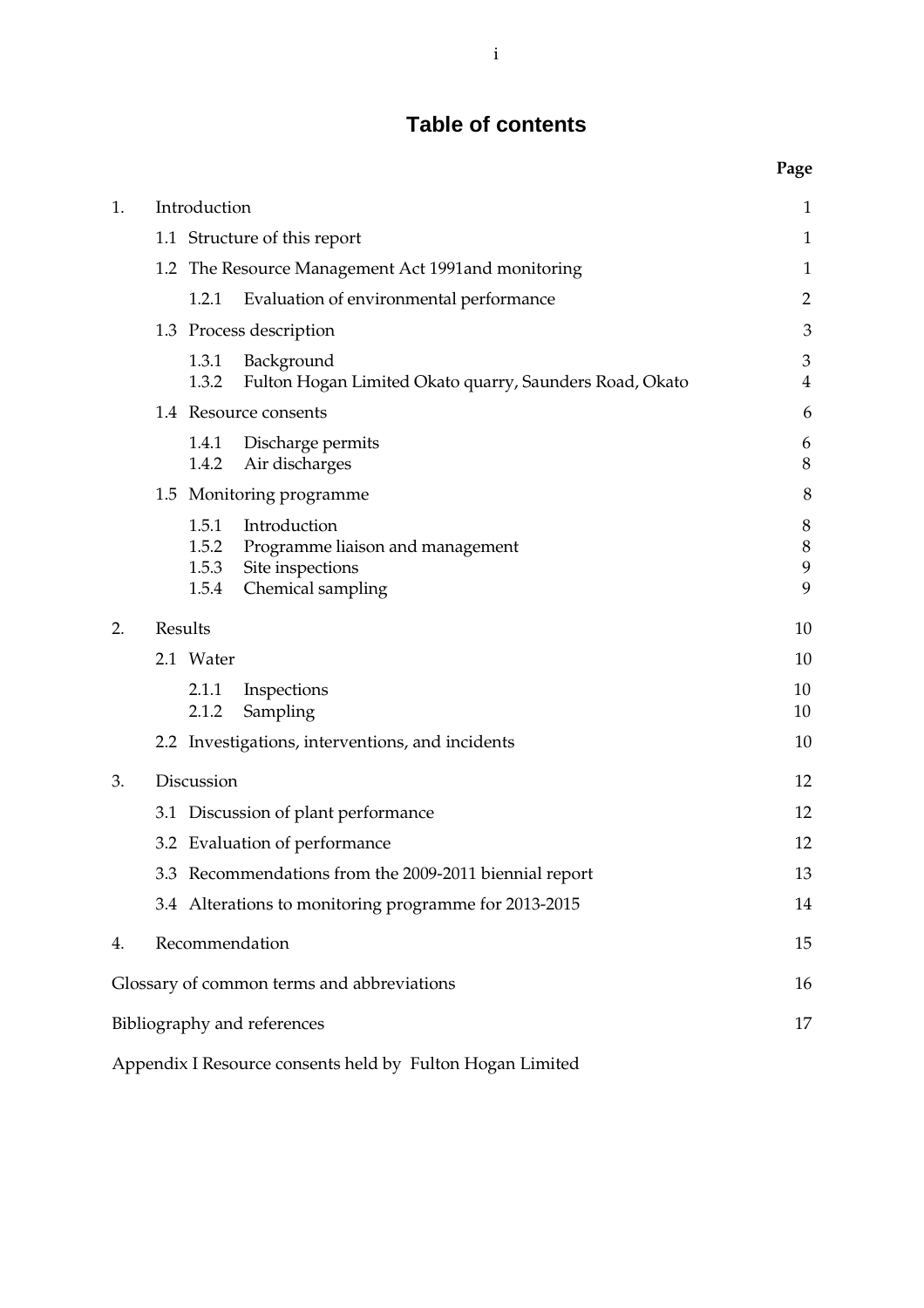# **List of tables**

| Table 1 | Summary of performance for Consent 5556-2 to discharge treated                                                                         |    |
|---------|----------------------------------------------------------------------------------------------------------------------------------------|----|
|         | washwater and stormwater from a quarry site onto and into land and                                                                     |    |
|         | into the Mangatete Stream                                                                                                              | 12 |
| Table 2 | Summary of performance for Consent 7411-1 to discharge clean-fill<br>onto and into land in the vicinity of an unnamed tributary of the |    |
|         | Mangatete Stream                                                                                                                       | 13 |

# **List of figures**

| Figure 1 Approximate location of the Fulton Hogan, Okato quarry, Saunders |  |
|---------------------------------------------------------------------------|--|
| Road                                                                      |  |
| Figure 2 Okato quarry and cleanfill area, Saunders Road site layout       |  |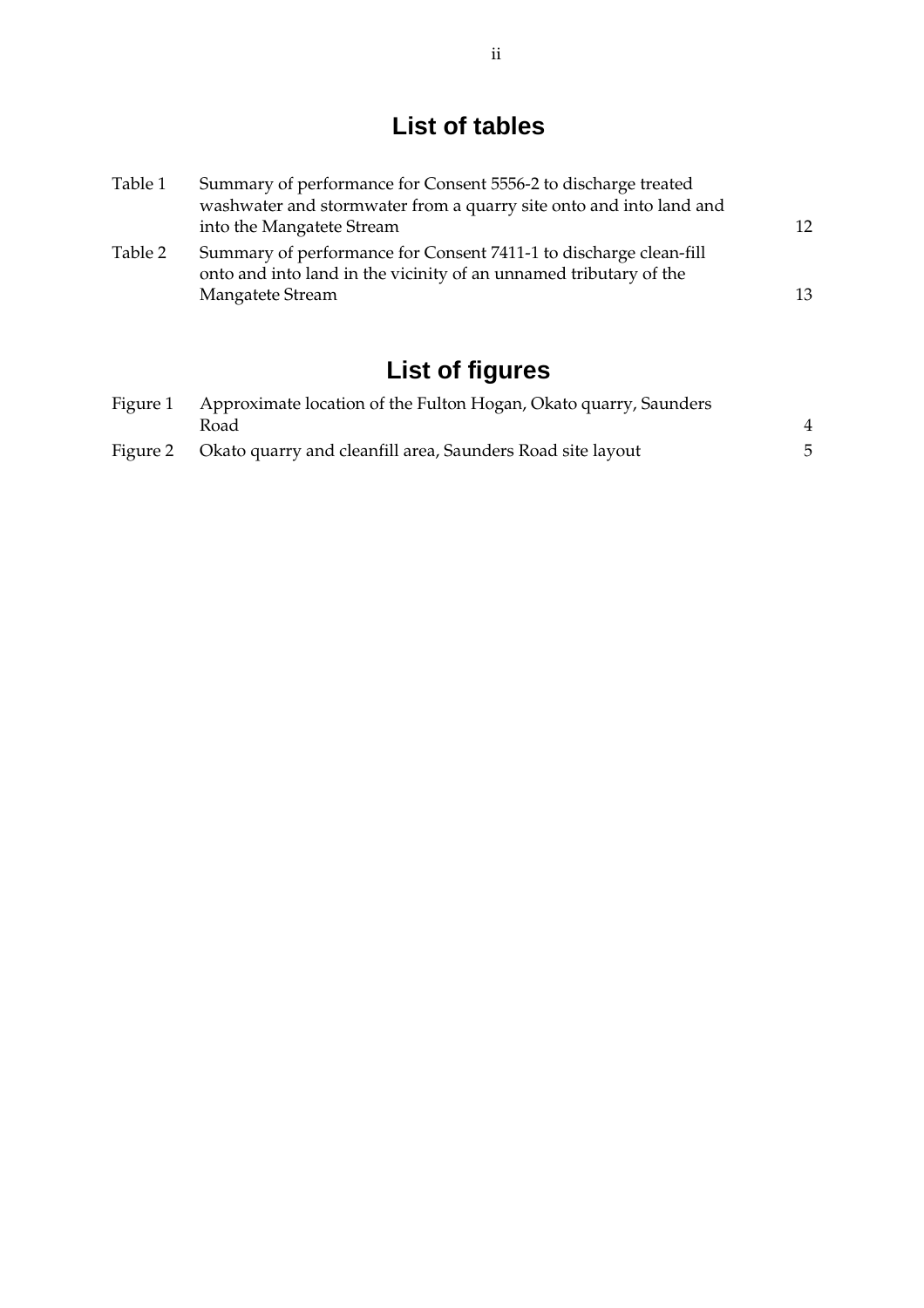## **1. Introduction**

This report is the biennial report for the period July 2011-June 2013 by the Taranaki Regional Council describing the monitoring programme associated with resource consents held by Fulton Hogan Limited (Fulton Hogan). The Company operates a quarry situated on Saunders Road, near Okato.

This report covers the results and findings of the monitoring programme implemented by the Council in respect of the consents held by Fulton Hogan primarily the discharge of water in the Kaihihi catchment. This is the eleventh report to be prepared by the Taranaki Regional Council to cover Fulton Hogan's stormwater/washwater discharges and their effects.

## **1.1 Structure of this report**

Section 1 of this report is a background section. It sets out general information about compliance monitoring under the *Resource Management Act 1991* (RMA) and the Council's obligations and general approach to monitoring sites through annual programmes, the resource consent held by Fulton Hogan in the Kaihihi catchment, the nature of the monitoring programme in place for the period under review, and a description of the activities and operations conducted at the Fulton Hogan site.

Section 2 presents the results of monitoring during the period under review, including scientific and technical data.

Section 3 discusses the results, their interpretation, and their significance for the environment.

Section 4 presents recommendations to be implemented in the 2013-2015 monitoring period.

A glossary of common abbreviations and scientific terms, and a bibliography, are presented at the end of the report.

## **1.2 The Resource Management Act 1991and monitoring**

The *Resource Management Act 1991* (RMA) primarily addresses environmental 'effects' which are defined as positive or adverse, temporary or permanent, past, present or future, or cumulative. Effects may arise in relation to:

- (a) the neighbourhood or the wider community around a discharger, and may include cultural and socio-economic effects;
- (b) physical effects on the locality, including landscape, amenity and visual effects;
- (c) ecosystems, including effects on plants, animals, or habitats, whether aquatic or terrestrial;
- (d) natural and physical resources having special significance (e.g. recreational, cultural, or aesthetic);
- (e) risks to the neighbourhood or environment.

In drafting and reviewing conditions on discharge permits, and in implementing monitoring programmes, the Taranaki Regional Council is recognising the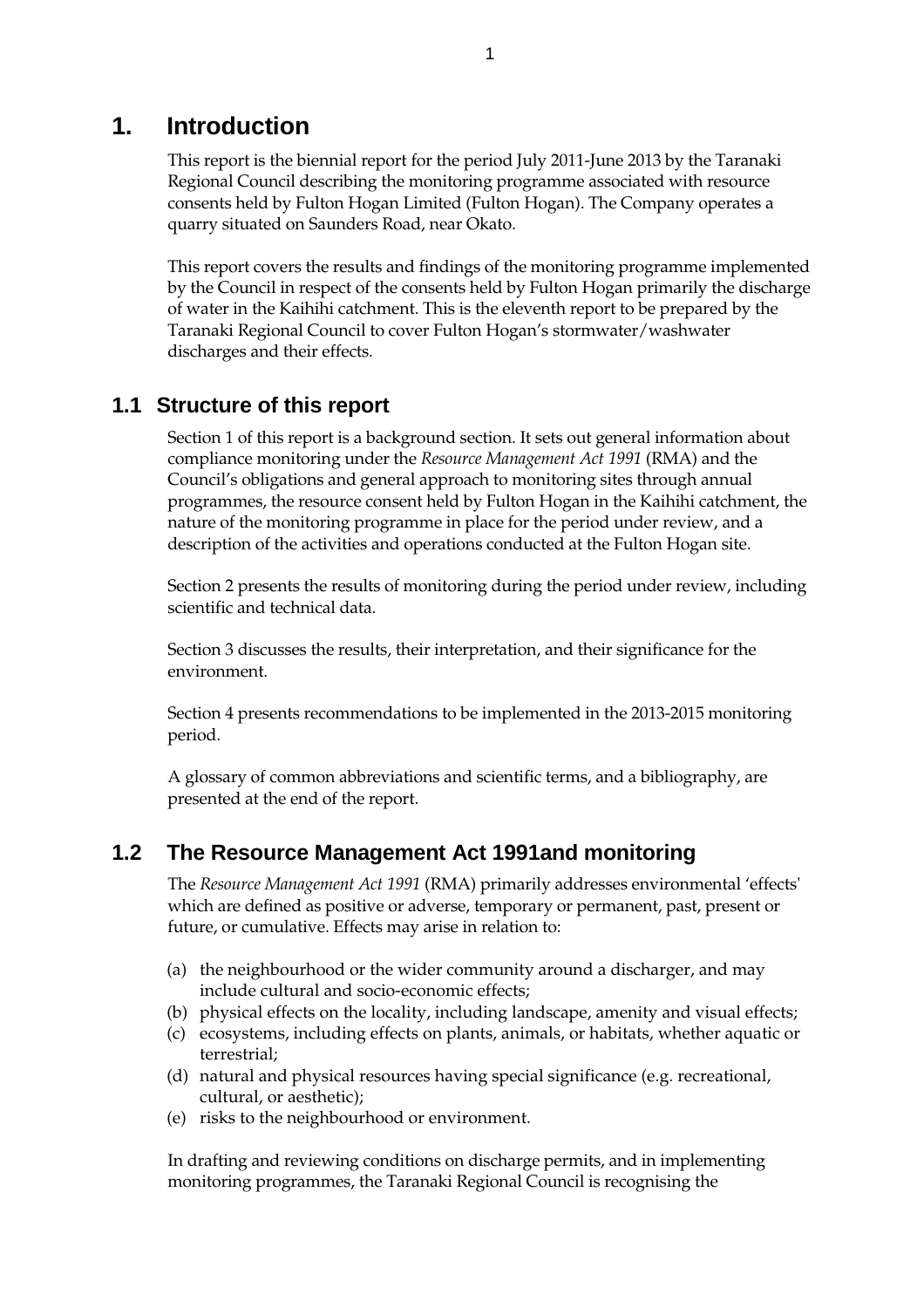comprehensive meaning of 'effects' inasmuch as is appropriate for each discharge source. Monitoring programmes are not only based on existing permit conditions, but also on the obligations of the RMA to assess the effects of the exercise of consents. In accordance with section 35 of the RMA, the Council undertakes compliance monitoring for consents and rules in regional plans; and maintains an overview of performance of resource users against regional plans and consents. Compliance monitoring, including impact monitoring, also enables the Council to continuously assess its own performance in resource management as well as that of resource users particularly consent holders. It further enables the Council to continually re-evaluate its approach and that of consent holders to resource management, and, ultimately, through the refinement of methods, to move closer to achieving sustainable development of the region's resources.

#### **1.2.1 Evaluation of environmental performance**

Besides discussing the various details of the performance and extent of compliance by the consent holder/s during the period under review, this report also assigns an overall rating. The categories used by the Council, and their interpretation, are as follows:

- A **high** level of environmental performance and compliance indicates that essentially there were no adverse environmental effects to be concerned about, and no, or inconsequential non-compliance with conditions.
- A **good** level of environmental performance and compliance indicates that adverse environmental effects of activities during the monitoring period were negligible or minor at most, or, the Council did not record any verified unauthorised incidents involving significant environmental impacts and was not obliged to issue any abatement notices or infringement notices, or, there were perhaps some items noted on inspection notices for attention but these items were not urgent nor critical, and follow-up inspections showed they have been dealt with, and any inconsequential non compliances with conditions were resolved positively, cooperatively, and quickly.
- **Improvement required (environmental)** or **improvement required (administrative compliance)** (as appropriate) indicates that the Council may have been obliged to record a verified unauthorised incident involving measurable environmental impacts, and/or, there were measurable environmental effects arising from activities and intervention by Council staff was required and there were matters that required urgent intervention, took some time to resolve, or remained unresolved at the end of the period under review, and/or, there were on-going issues around meeting resource consent conditions even in the absence of environmental effects. Abatement notices may have been issued.
- **Poor performance (environmental)** or **poor performance (administrative compliance)** indicates generally that the Council was obliged to record a verified unauthorised incident involving significant environmental impacts, or there were material failings to comply with resource consent conditions that required significant intervention by the Council even in the absence of environmental effects. Typically there were grounds for either a prosecution or an infringement notice.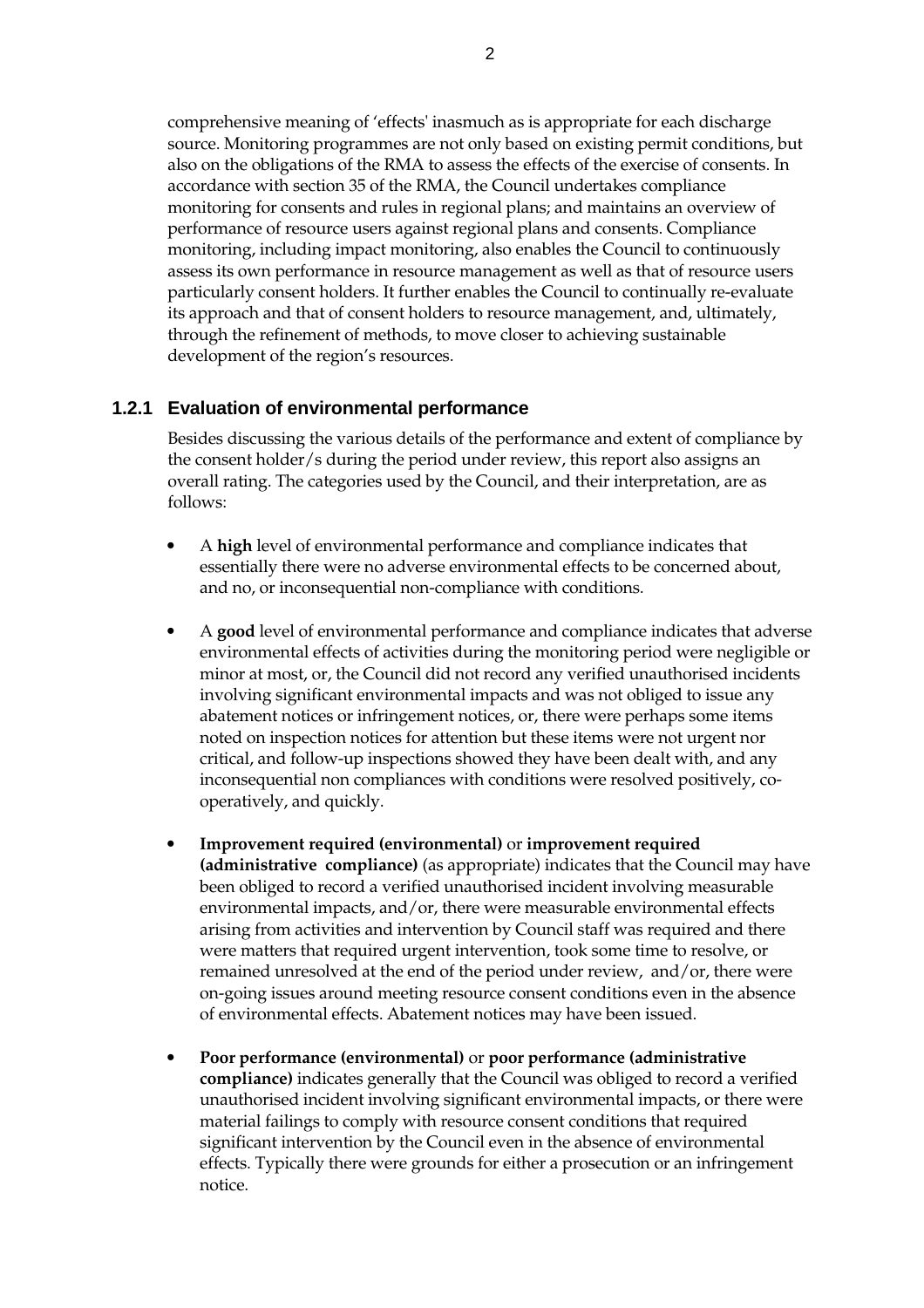For reference, in the 2012-2013 year, 35% of consent holders in Taranaki monitored through tailored compliance monitoring programmes achieved a high level of environmental performance and compliance with their consents, while another 59% demonstrated a good level of environmental performance and compliance with their consents.

## **1.3 Process description**

#### **1.3.1 Background**

 In the past, a large percentage of aggregate production came from river-based sites within Taranaki. The Waiwhakaiho River supplied much of New Plymouth's requirements as far back as the 1950s with the Waitara River, Waiongana River, Kapuni Stream and Waingongoro River also providing a valuable source of aggregate. The aggregate source within these rivers was often over-exploited. The protective armouring of the boulders and gravel was removed in places, exposing the underlying erodible ash beds and creating deep narrow channels, which moved progressively upstream with no noticeable recovery. This brought about the need for the Shingle Extraction Bylaw introduced in 1974. Aggregate extraction from rivers was then controlled through the issue of permits accompanied by a set of conditions, with the removal of river-based aggregate being restricted to that for river control purposes only.

 Historically, land-based sites required steady markets to compete with the easily won river-based extraction operations. However, in the early 1980s, due to the restriction placed on river-based aggregate extraction (and the completion of various major river control programmes and 'Think Big' projects) land-based sites became more widespread (Taranaki Regional Council, 1992).

 Twenty-five operating quarries presently supply aggregate in Taranaki. These quarries are generally located in a reasonable proximity to urban areas, from which the greatest demand for aggregate stems.

 Provision of aggregate to meet longer term demand will continue to be dominated by several large quarry operations. Extra demand on alluvial terraces and laharic deposits has occurred due to the controlled river bed extraction. These resources are of good quality and are relatively plentiful. Importation of various aggregates may need to continue to meet the requirement for aggregate types not available in Taranaki.

 Quarrying and extraction of gravel in NZ is regulated by two statutory processes. Allocation and protection of priority rights to extract gravel is obtained under the Crown Minerals Act from NZ Petroleum and Minerals, a division of the Ministry of Economic Development.

Regulatory responsibility for control of environmental effects of quarrying and extraction is under the RMA as applied by respective regional councils. In some cases these controls may act as a constraint or limitation on allocation decisions.

 Sections 15 and 30 of the RMA give regional councils responsibility for the discharge of contaminants into the environment. Discharges of water into water, contaminants onto or into land that may result in water contamination, and contaminants from industrial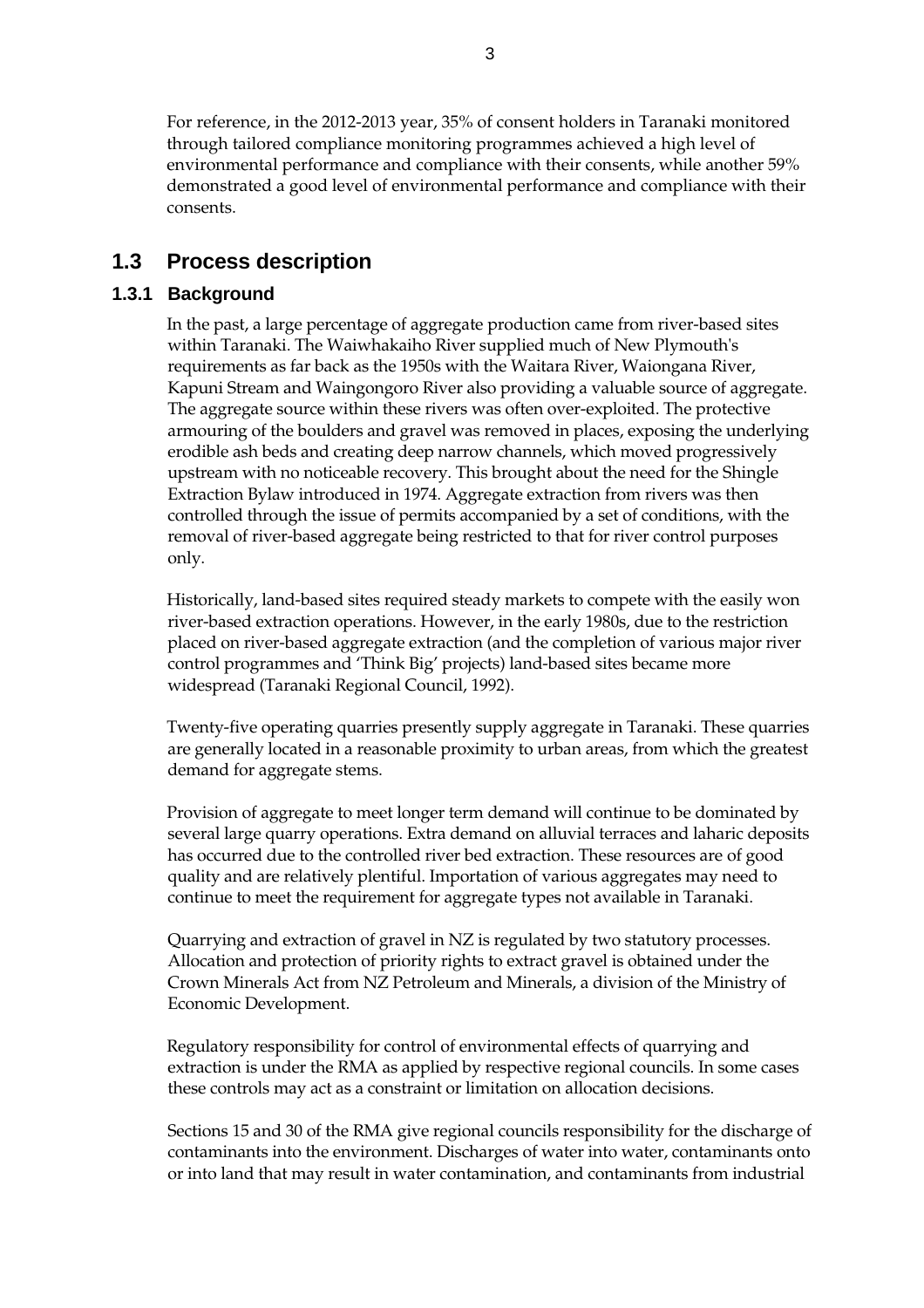premises into air or onto/into land, may not take place unless expressly allowed by a rule in a regional plan, a resource consent, or regulations. Aggregate extraction usually involves washing aggregates, and therefore requires the discharge of wastes. Other discharges, such as emissions to air from crushing and processing plants, disposal of spoil and solid wastes, and discharges of stormwater are also the responsibility of regional councils.

### **1.3.2 Fulton Hogan Limited Okato quarry, Saunders Road, Okato**

The Fulton Hogan quarrying operation is located on the true left bank of the Mangatete Stream at Saunders Road, Okato. The quarry operates on a full time basis and produces around 70 000 cubic metres of aggregate per year and regular washing is performed at the site. Machinery includes a fixed plant crusher and screener, front end loaders, excavators, bulldozers, and trucks.



**Figure 1** Approximate location of the Fulton Hogan, Okato quarry, Saunders Road

Fulton Hogan Limited currently owns and operates this quarry; discharges from this site are covered by the following existing resource consents:

- 5556-2, which authorises the discharge of stormwater; and
- 7411-1, which authorises the discharge of cleanfill material for site rehabilitation; and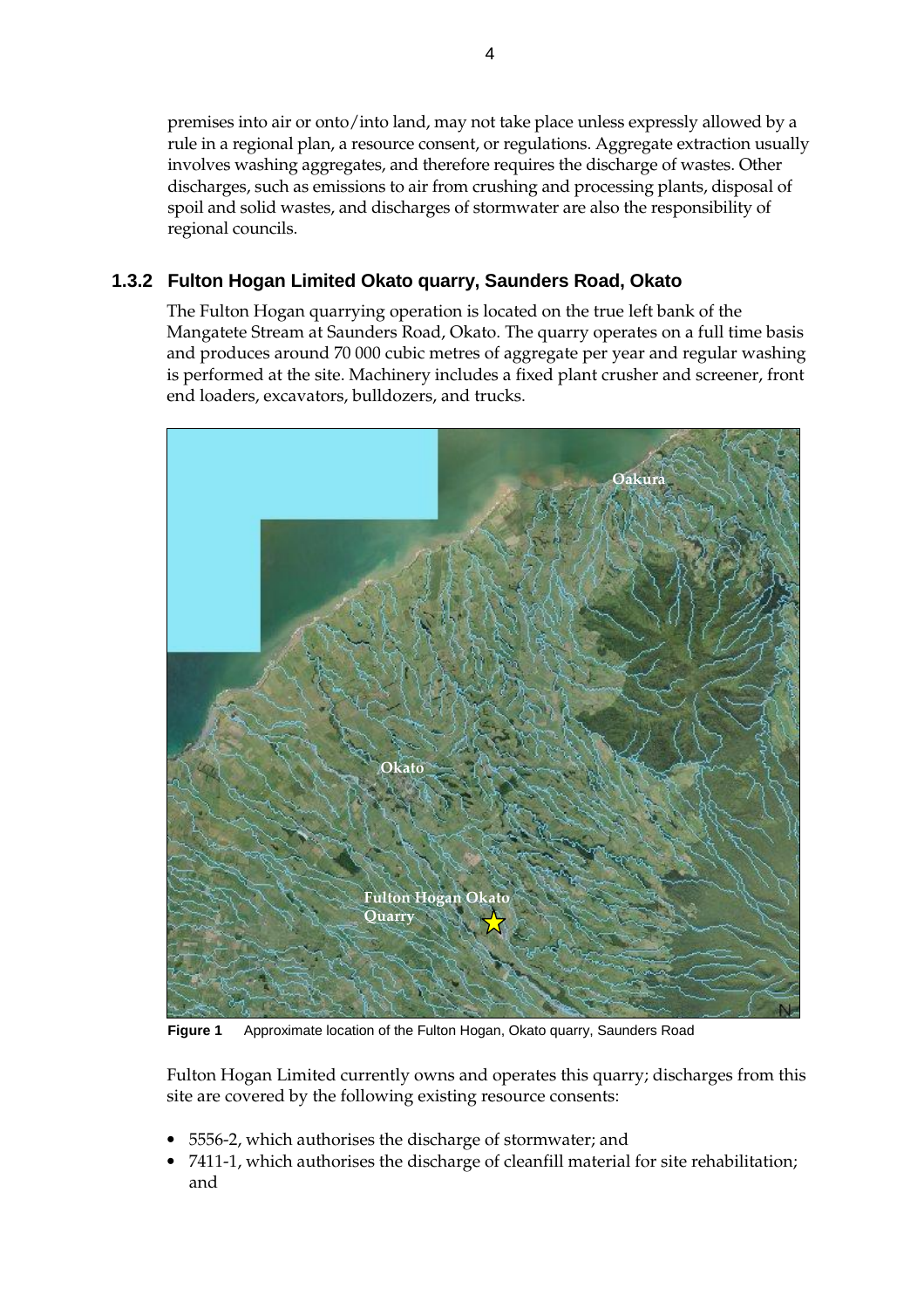• 7503-1, which authorises the discharge of stormwater and sediment (the quarry extension). Consent 7503-1 has not been exercised.

The quarrying area of approximately 2.5 ha is contoured and bunded so that stormwater is directed to a series of settling ponds for treatment before travelling approximately 800 metres in an open drain and discharging into the Mangatete Stream.

The quarry washing plant uses up to 25 litres/second for up to 10 hours per day. Approximately 50% of this is recycled which reduces the volume to be treated to approximately 450 m3/day. Washwater is pumped from one of the larger pits on site which collects stormwater and groundwater.

This quarry is nearing exhaustion and Fulton Hogan is now looking to extend their activities to a property situated directly across Saunders Road and to the north east of the existing quarry site. Resource consent 7503-1 has been granted to authorise discharge of stormwater to land at the quarry extension area.



**Figure 2** Fulton Hogan Okato quarry and cleanfill area

 Fulton Hogan applied for a consent (7411-1) to retrospectively authorise the discharge of material that had been deposited at the quarry site and to authorise the future discharge of material to reinstate the lower pit of the quarry to farmland as required by their lease agreement and quarrying consent. The site is a non-commercial cleanfill and it is Fulton Hogan's intention to only take moderate to large volumes of fill from construction and earthworks projects to ensure complete control over the source of the cleanfill material and all potential fill material will be assessed against the Ministry for the Environment (MfE) guidelines prior to acceptance from that particular project.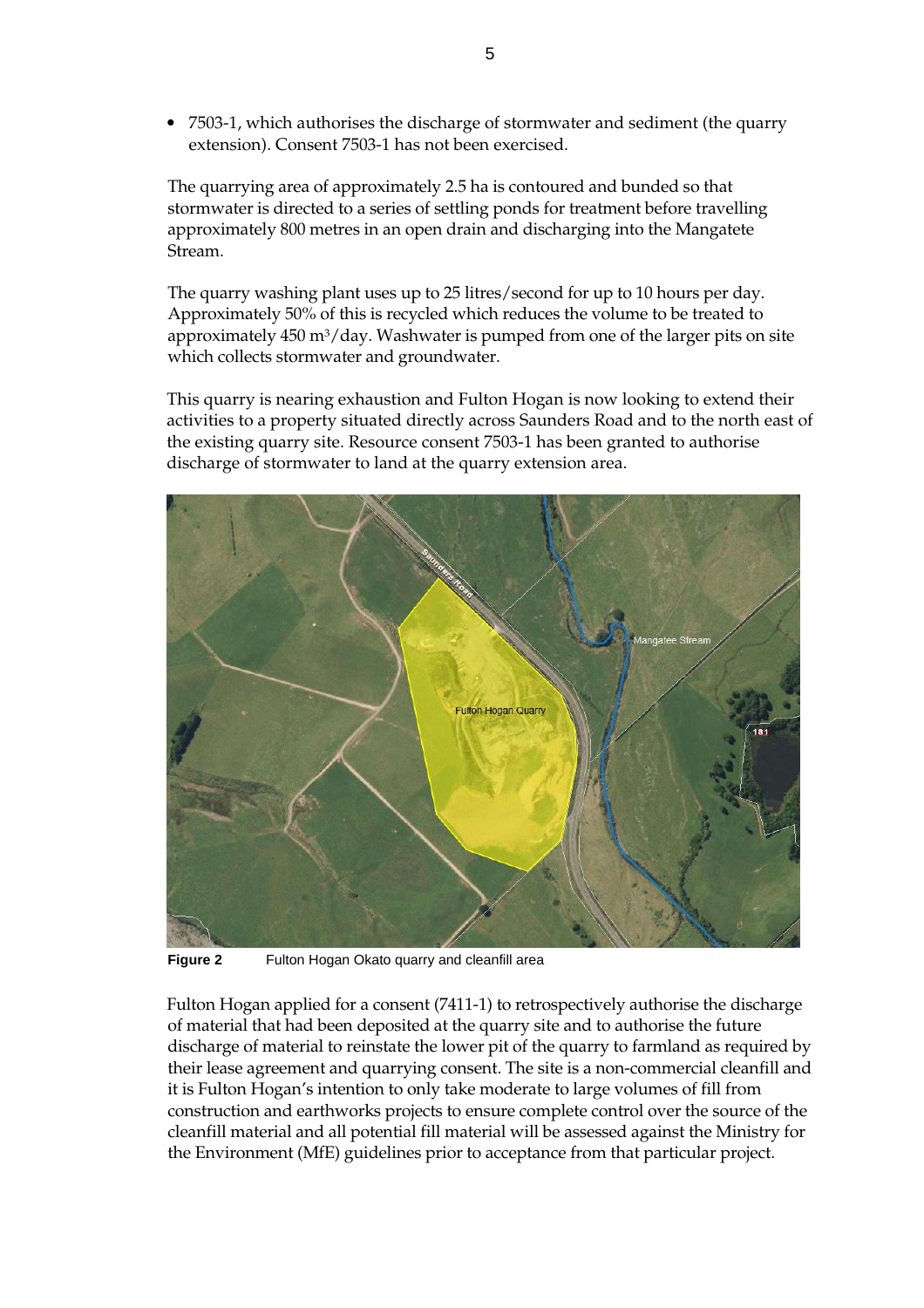A bulldozer has been used to spread and compact the fill to date and this practice will continue.

 Stormwater and sediment management will be undertaken to further reduce the generation of sediment from the clean-fill. The measures to be undertaken include:

- diversion of water to prevent run-off from entering the area of clean-filling;
- compaction of clean-fill material and surfacing with compacted top soil and grassed once the desired surface level has been obtained;
- placement of a silt fence along the base of the clean-fill's working face to contain sediment;
- use of the stormwater settling ponds within the pit to remove the majority of remaining sediment;
- the ponds will have to be modified once the clean-fill begins to progress towards them;
- and establishment of a small wetland at the downstream end of the pit to provide final sediment barrier.

## **1.4 Resource consents**

#### **1.4.1 Discharge permits**

Section 15(1)(a) of the RMA stipulates that no person may discharge any contaminant into water, unless the activity is expressly allowed for by a resource consent or a rule in a regional plan, or by national regulations.

 Water quality is a primary concern to the Taranaki Regional Council with regard to aggregate extraction. A quarry can operate as either a 'dry' quarry discharging only stormwater or a 'washing' quarry where aggregate washing facilities are in place. Many of the quarries in Taranaki have some form of washing facility and also operate in the vicinity of a water body or have some form of discharge into a water body. Waste water from aggregate washing has a high silt concentration. Discharge of this water into a waterbody, particularly to a river during low flow, results in a smothering of instream life and deterioration in aesthetic conditions and can affect downstream abstractions of water, local fisheries and recreational activity.

Stormwater is generally less contaminated (in terms of silt concentration) and run-off tends to occur when rivers are in higher flow. This means that the effect of silt contamination is reduced due to lower quantities, dilution and carrying capacity. The installation of appropriate stormwater diversion structures, together with construction and maintenance of contaminated stormwater and aggregate washing discharge treatment facilities are most important in maintaining water quality.

Fulton Hogan holds water discharge permit **5556-2** to cover discharge of treated washwater and stormwater from a quarry site onto and into land and into the Mangatete Stream. This permit was issued by the Taranaki Regional Council on 21 October 1999 under Section 87(e) of the RMA. It was transferred to Fulton Hogan on 12 July 2006 and expired on 1 June 2013.

There are 12 special conditions attached.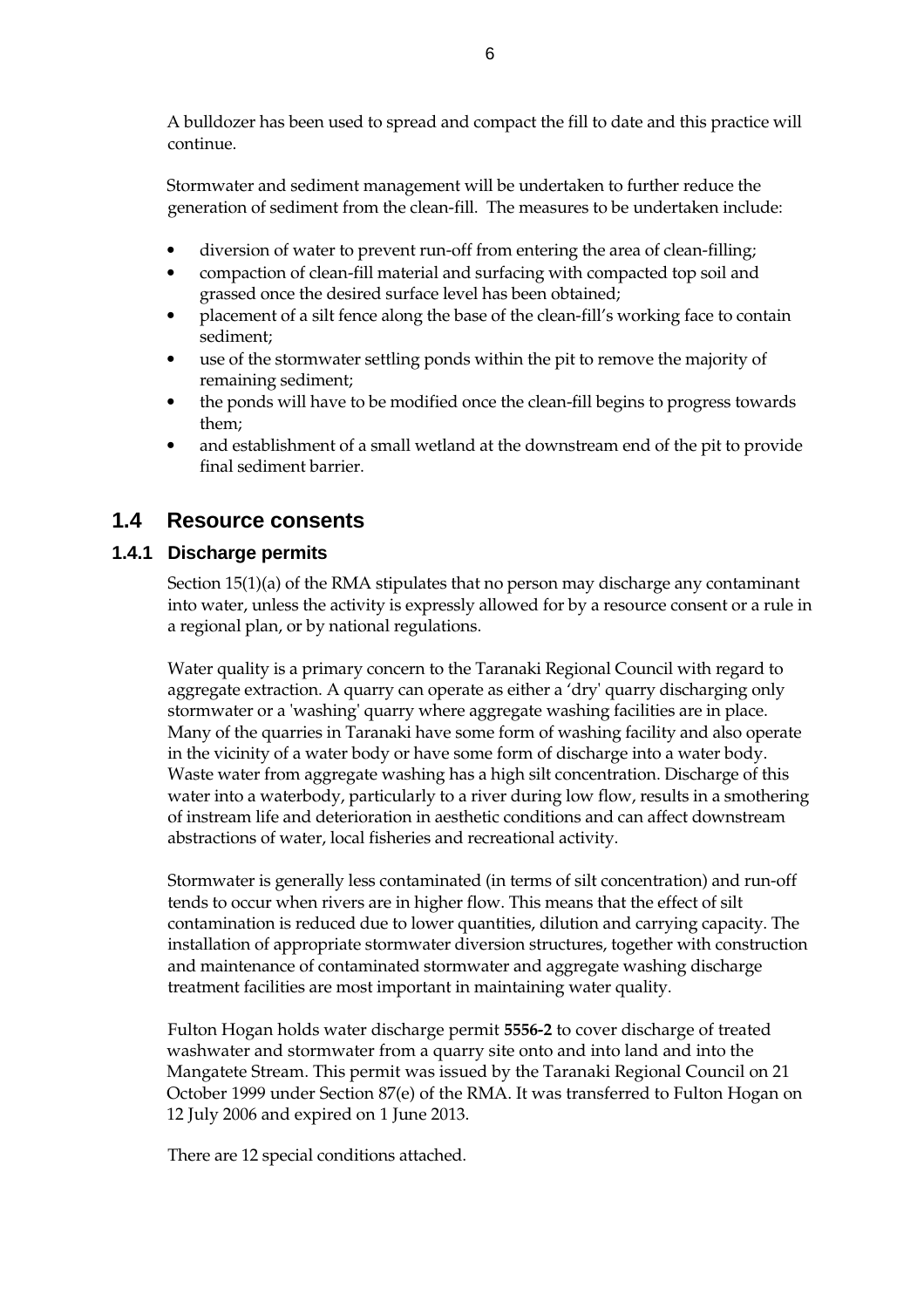Condition 1 requires the consent holder to take measures during excavation to control erosion of exposed areas, and therefore minimise levels of sediment in the discharge.

Condition 2 requires that the exercise of the consent be undertaken in accordance with documentation submitted with the application.

Condition 3 stipulates that there be no direct discharge of untreated washing water or stormwater to surface water.

Condition 4 requires the implementation of re-circulatory systems to minimise the volume of washing water discharge.

Condition 5 requires that the settling pond system is maintained.

Condition 6 sets out levels of contaminants which shall not be exceeded in the discharge.

Condition 7 requires that the consent holder adopts the best practicable option to minimise adverse environmental effects of the discharge.

Condition 8 describes effects which the discharge must not have on the stream below the 25 metre mixing zone, while condition 9 sets limits on an increase in turbidity below this mixing zone.

Condition 10 requires that the consent holder submit site, stormwater management and contingency plans prior to the exercise of the consent.

Condition 11 deals with reinstatement of the site.

Condition 12 describes provision for review of consent.

A copy of the permit is attached to this report in Appendix I.

Fulton Hogan holds water discharge permit **7411-1** to cover discharge of clean-fill onto and into land in the vicinity of an unnamed tributary of the Mangatete Stream in the Kaihihi catchment. This permit was issued by the Taranaki Regional Council on 21 January 2011 under Section 87(e) of the RMA, and is due to expire on 1 June 2025.

Consent **7411** has 9 special conditions attached.

Condition 1 requires cleanfill only be discharged to the area indicated on the plan attached to the consent.

Condition 2 requires that contaminants discharged are limited to clean-fill and/or inert materials (these materials are described further in the consent).

Condition 3 stipulates materials that are not permitted for discharge in the clean-fill.

Condition 4 stipulates if the consent holder is uncertain of the acceptability of any material, written approval from the Council must be obtained.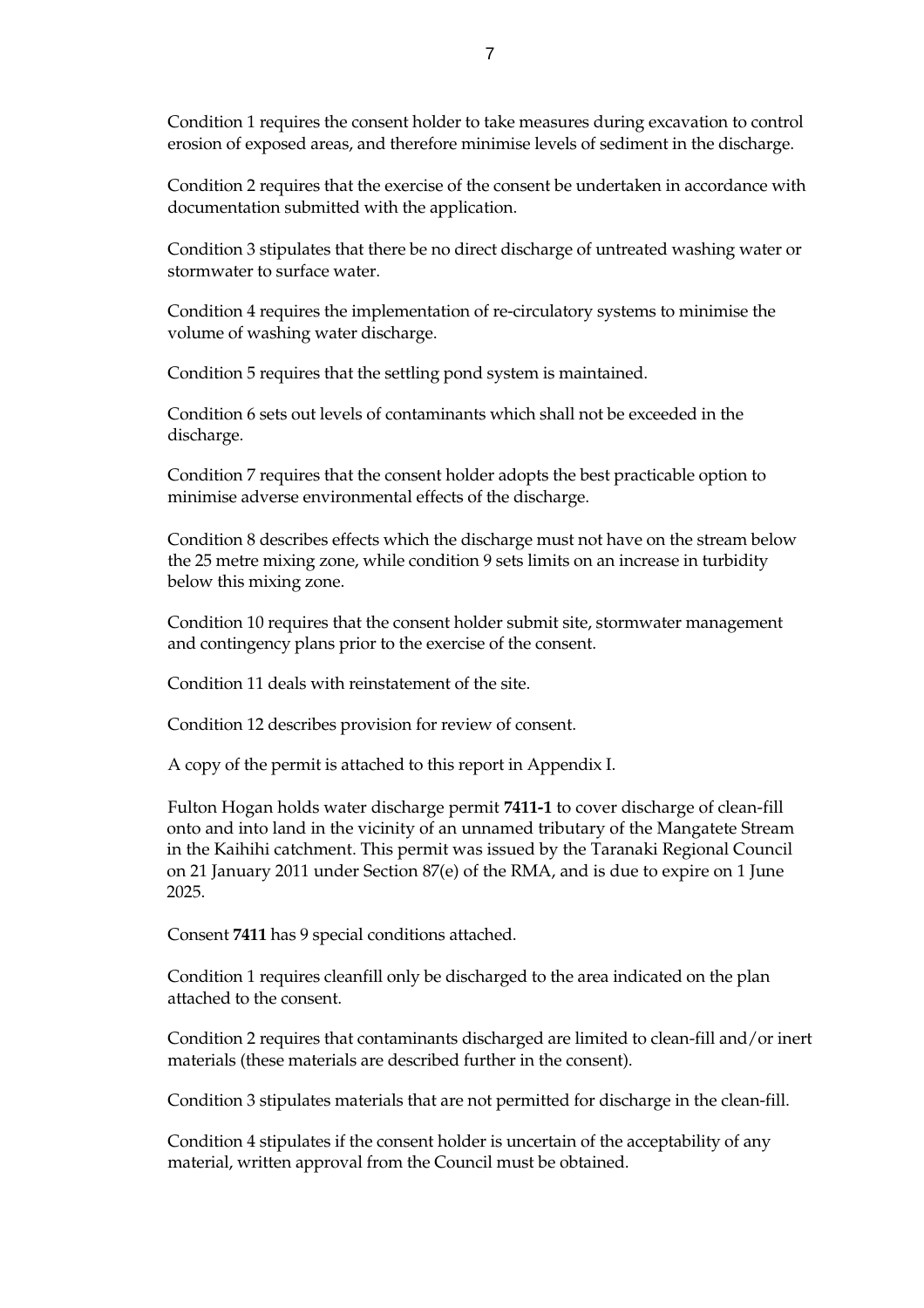Condition 5 requires that silt retention structures are installed and maintained at the toe of the clean-fill discharge area to minimise silt and sediment discharge.

Condition 6 requires that the consent holder adopts the best practicable option to minimise adverse environmental effects of the discharge.

Condition 7 stipulates that upon completion of the clean-fill discharge the site shall be stabilised and revegetated.

Condition 8 describes the lapse of the consent if not active before that date.

Condition 9 describes provision for review of consent.

#### **1.4.2 Air discharges**

Section  $15(1)(c)$  of the RMA stipulates that no person may discharge any contaminant from any industrial or trade premises into air, unless the activity is expressly allowed for by a resource consent, a rule in a regional plan, or by national regulations.

Rule 16 of the Council's Regional Air Plan for Taranaki allows the discharge of emissions from quarrying operations as a permitted activity, subject to compliance with various environmental performance conditions.

The Saunders Road quarry satisfies these conditions and hence no air discharge permit is required for the site.

### **1.5 Monitoring programme**

#### **1.5.1 Introduction**

Section 35 of the RMA sets out an obligation for the Taranaki Regional Council to: gather information, monitor, and conduct research on the exercise of resource consents, and the effects arising, within the Taranaki region.

The Taranaki Regional Council may therefore make and record measurements of physical and chemical parameters, take samples for analysis, carry out surveys and inspections, conduct investigations, and seek information from consent holders.

The monitoring programme for the Fulton Hogan site consisted of three primary components.

#### **1.5.2 Programme liaison and management**

There is generally a significant investment of time and resources by the Taranaki Regional Council in ongoing liaison with resource consent holders over consent conditions and their interpretation and application, in discussion over monitoring requirements, preparation for any reviews, renewals, or new consents, advice on the Council's environmental management strategies and the content of regional plans, and consultation on associated matters.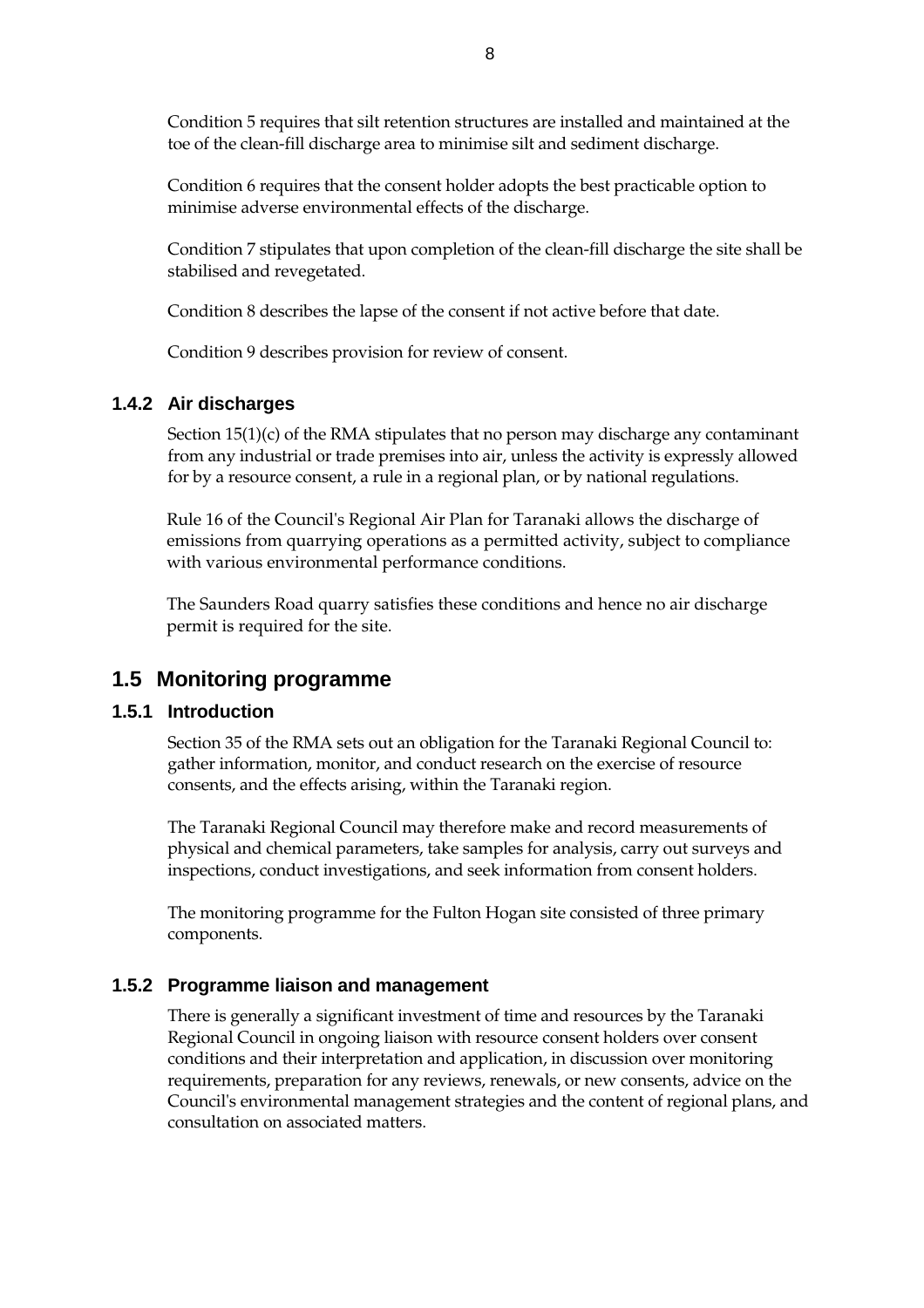#### **1.5.3 Site inspections**

The Fulton Hogan site was inspected five times during the monitoring period. The monitoring programme for 2011-2013 required a minimum of two wet weather inspections per year. The main points of interest were plant processes with potential or actual discharges to receiving watercourses, including contaminated stormwater and process wastewaters. The neighbourhood and particularly the receiving waters were surveyed for environmental effects.

#### **1.5.4 Chemical sampling**

The monitoring programme includes physicochemical sampling of the treated discharge at the stormwater outfall, if warranted. No water samples were collected during the 2011-2013 monitoring period.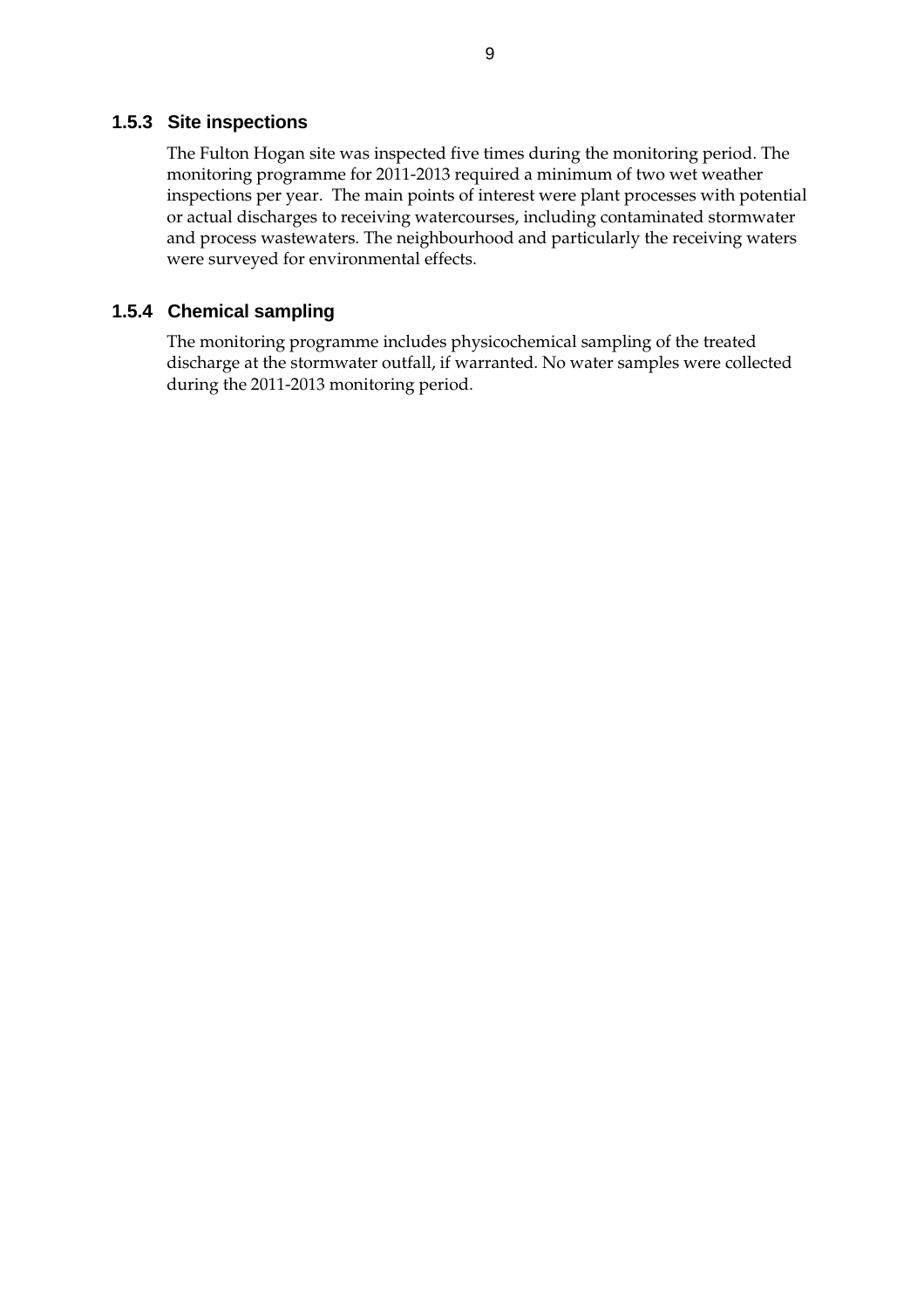## **2. Results**

### **2.1 Water**

#### **2.1.1 Inspections**

During the 2011-2013 monitoring period the Council carried out five routine inspections of the consent holder's quarry site. The inspection notices are summarised below.

#### **16 August 2011**

The site was unmanned at the time of inspection. There was new clean fill material dumped onsite. The site had been contoured. The discharge from the site is clear and no visible impact was noted on the receiving waters. The site was tidy.

#### **31 January 2012**

The site was unmanned at the time of inspection. There was processing equipment onsite. The hill that had been pushed into the quarry pit for reinstatement had been graded and contoured. There was no dust found beyond the boundary of the property. There was no runoff from the site occurring at the time of inspection. The site was tidy.

#### **14 May 2012**

The site was unmanned at the time of inspection. It was raining and windy at the time of inspection. The reinstated area looked good with minimal run off and the grass was beginning to grow. There was no visual impact noted in the receiving waters. The site was tidy.

#### **26 September 2012**

The site was unmanned at the time of inspection. The reinstated area looked good. The ring drains were clean and clear. The extension had not started. The receiving waters were flowing clean and clear. The site was tidy.

#### **3 April 2013**

The site was unmanned at the time of inspection. The site was not in use and no extension works had been undertaken. The discharge from the site was clean and clear. The site was tidy.

#### **2.1.2 Sampling**

No water samples were collected for physicochemical analyses during inspections as this was considered unnecessary as the stormwater discharge from the site was clear on each inspection and there was no visible impact on the receiving water.

## **2.2 Investigations, interventions, and incidents**

The monitoring programme for the period was based on what was considered to be an appropriate level of monitoring, review of data, and liaison with the consent holder. During the period matters may arise which require additional activity by the Council, for example provision of advice and information, or investigation of potential or actual courses of non-compliance or failure to maintain good practices. A pro-active approach that in the first instance avoids issues occurring is favoured.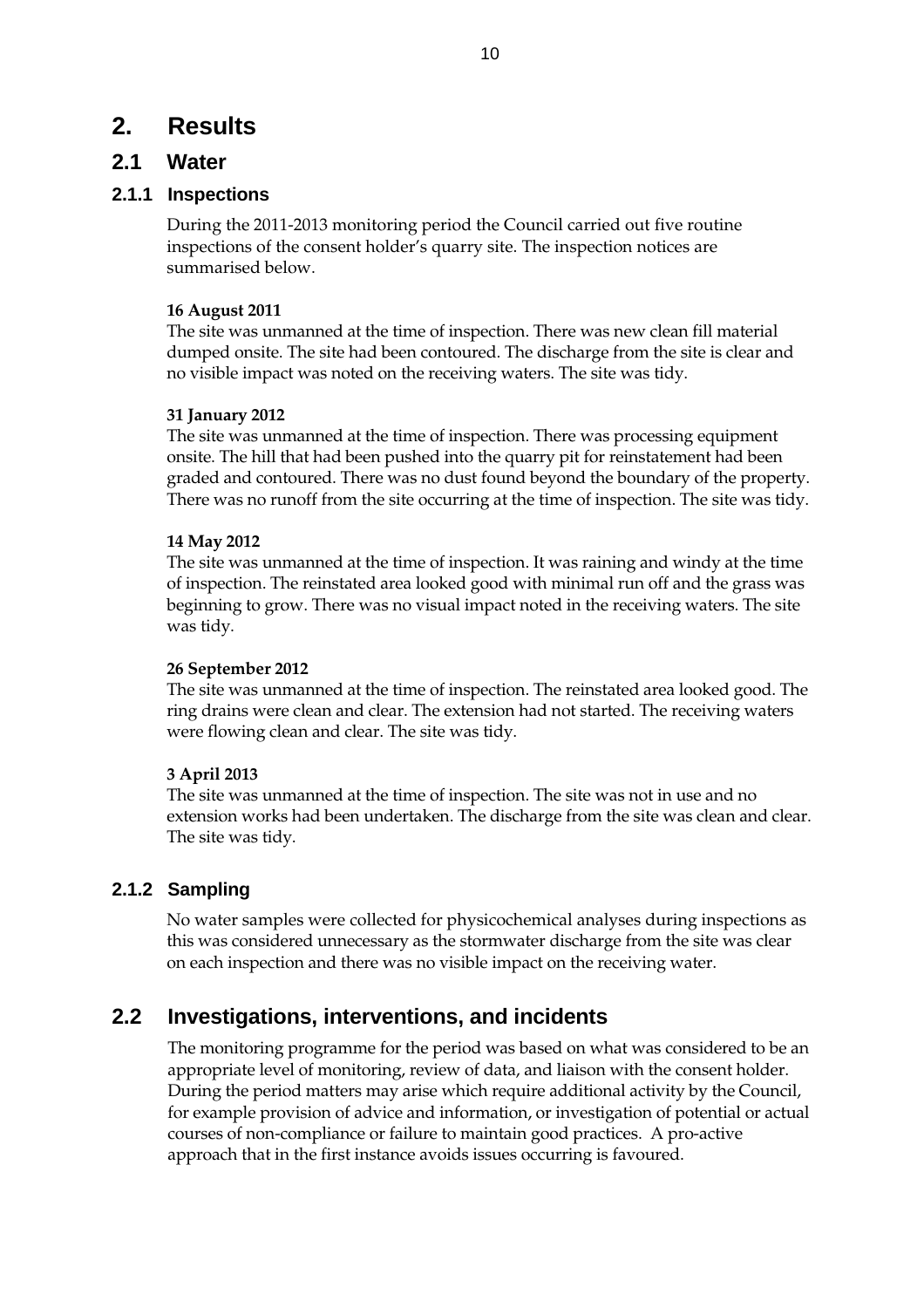The Taranaki Regional Council operates and maintains a register of all complaints or reported and discovered excursions from acceptable limits and practices, including non-compliance with consents, which may damage the environment. The Unauthorised Incident Register (UIR) includes events where the company concerned has itself notified the Council. The register contains details of any investigation and corrective action taken.

Complaints may be alleged to be associated with a particular site. If there is potentially an issue of legal liability, the Council must be able to prove by investigation that the identified company is indeed the source of the incident (or that the allegation cannot be proven).

There were no incidents recorded by the Council that were associated with the Fulton Hogan Okato quarry during the 2011-2013 monitoring period.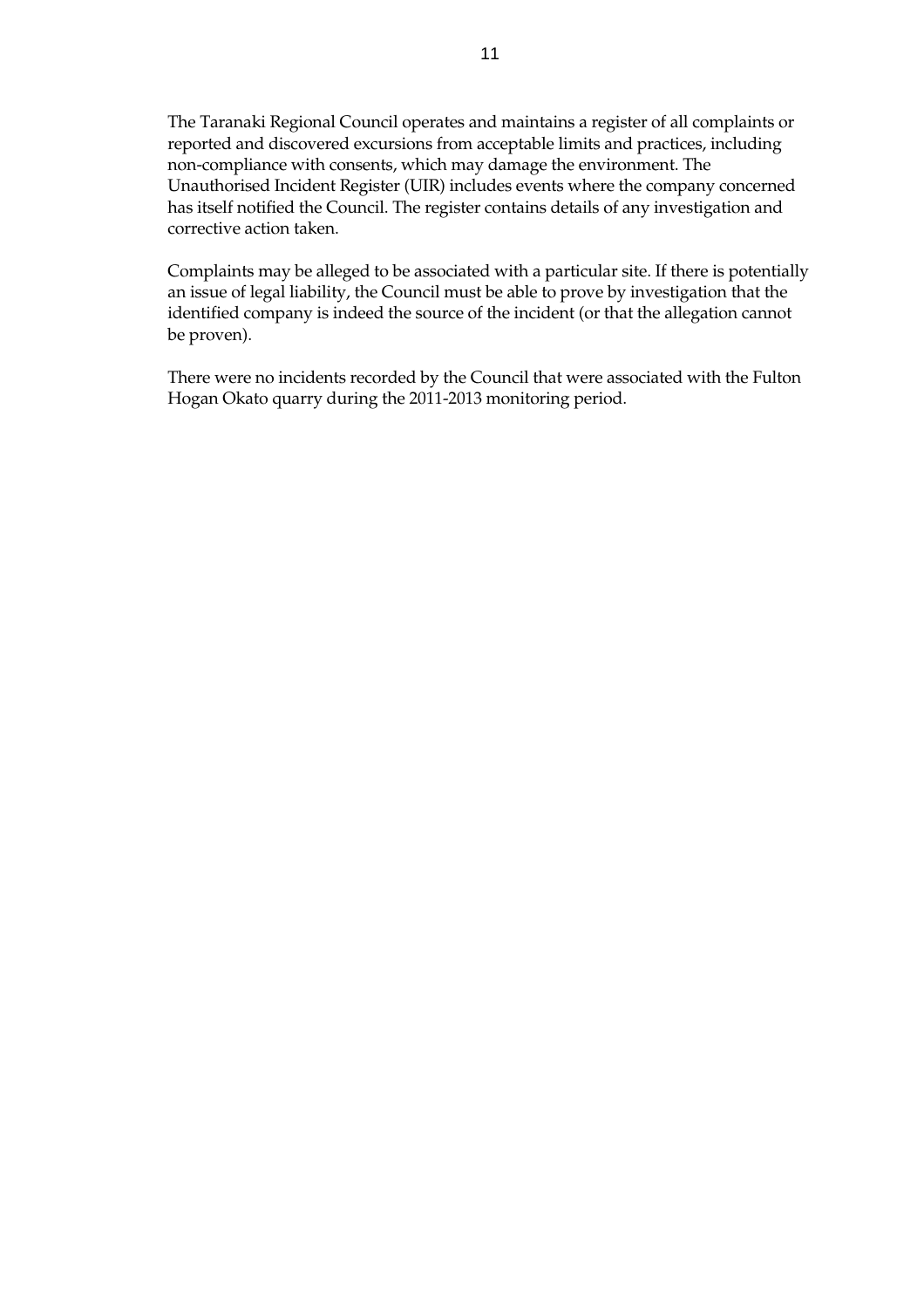## **3. Discussion**

## **3.1 Discussion of plant performance**

During the 2011-2013 monitoring period five compliance monitoring inspections of the consent holder's Saunders Road quarry site were carried out.

No problems were noted at the site during any of the compliance monitoring inspections.

In terms of the discharges, stormwater control was found to be satisfactory and in compliance with consent conditions.

## **3.2 Evaluation of performance**

A summary of the consent holder's compliance record for the period under review is set out in Tables 1 and 2. There is no table for consent 7503-1 as this consent has not yet been exercised.

| Table 1 | Summary of performance for Consent 5556-2 to discharge treated washwater and   |
|---------|--------------------------------------------------------------------------------|
|         | stormwater from a quarry site onto and into land and into the Mangatete Stream |

|    | <b>Condition requirement</b>                                                                      | Means of monitoring during period<br>under review                                      | <b>Compliance achieved?</b>          |
|----|---------------------------------------------------------------------------------------------------|----------------------------------------------------------------------------------------|--------------------------------------|
| 1. | Measures undertaken to control<br>erosion and hence minimise sediment                             | Site inspections                                                                       | Yes                                  |
| 2. | Exercise of consent undertaken in<br>accordance with application                                  | Site inspections                                                                       | Yes                                  |
| 3. | No direct discharge to surface water                                                              | Site inspections                                                                       | Yes                                  |
| 4. | Re-circulatory system for washing water<br>discharge                                              | Site inspections                                                                       | Yes                                  |
| 5. | Maintenance of washwater and settling<br>pond system                                              | Site inspections                                                                       | Yes                                  |
| 6. | Contaminant levels in discharge                                                                   | Sampling (if warranted) and inspections                                                | Yes                                  |
| 7. | Best practicable option to minimise<br>adverse effects on environment                             | Site inspections                                                                       | Yes                                  |
| 8. | Effects below mixing zone                                                                         | Inspections of stream below discharge                                                  | Yes                                  |
| 9. | Turbidity below mixing zone                                                                       | Sampling (if warranted) and visual inspection                                          | Yes                                  |
|    | 10. Provision of site, stormwater and<br>contingency plans                                        | Site and stormwater plans received. Latest<br>contingency plan submitted in April 2013 | Yes                                  |
|    | 11. Reinstatement of area                                                                         | Quarry still operational, lower quarry pit<br>reinstated                               | Partial reinstatement<br>carried out |
|    | 12. Optional review provision re<br>environmental effects                                         | This consent expired June 2013 and was<br>renewed June 2013                            | N/A                                  |
|    | Overall assessment of consent compliance and environmental performance in respect of this consent | High                                                                                   |                                      |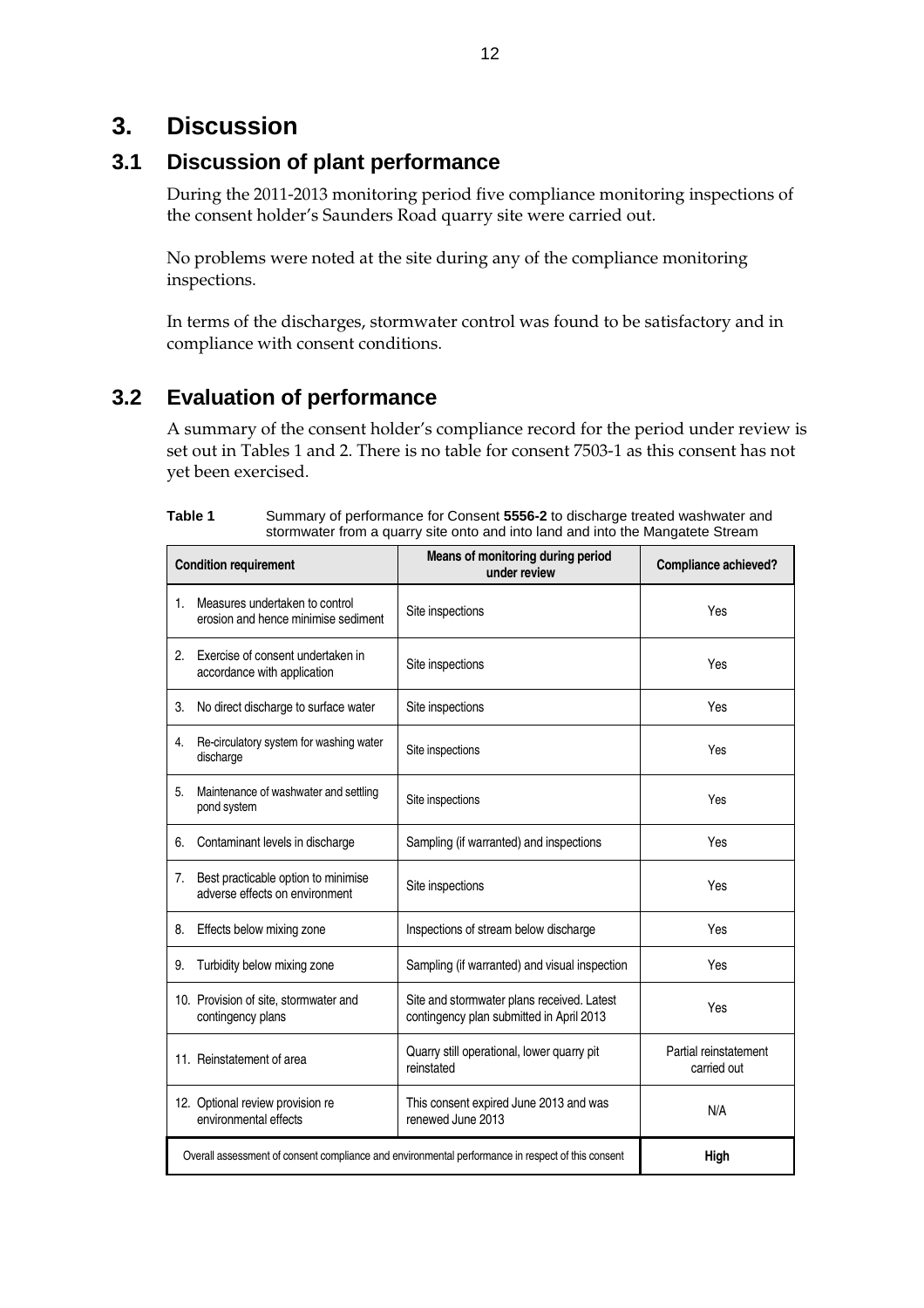|    | <b>Condition requirement</b>                                                                              | Means of monitoring during period<br>under review   | Compliance achieved? |  |
|----|-----------------------------------------------------------------------------------------------------------|-----------------------------------------------------|----------------------|--|
| 1. | Clean-fill discharge to occur in<br>designated areas only                                                 | Site inspections                                    | Yes                  |  |
| 2. | Discharged contaminants shall be<br>limited to clean-fill and/or inert<br>materials                       | Site inspections                                    | Yes                  |  |
| 3. | Discharge of restricted contaminants<br>shall not occur                                                   | Site inspections                                    | Yes                  |  |
| 4. | Written permission sought for any<br>material that the consent holder is unsure<br>about acceptability    | Site inspections                                    | Yes                  |  |
| 5. | Silt retentions structures shall be installed<br>and maintained                                           | Site inspections                                    | Yes                  |  |
| 6. | Best practicable option to minimise<br>adverse effects on environment                                     | Sampling and inspections                            | Yes                  |  |
| 7. | Reinstatement of area                                                                                     | Cleanfill site reinstated                           | Yes                  |  |
| 8. | Lapse of consent if not active before<br>stated date                                                      | Site inspections                                    | Yes                  |  |
| 9. | Optional review provision re<br>environmental effects                                                     | Optional review date June 2013 was not<br>exercised | N/A                  |  |
|    | Overall assessment of consent compliance and environmental performance in respect of this consent<br>High |                                                     |                      |  |

**Table 3** Summary of performance for Consent **7411-1** to discharge clean-fill onto and into land in the vicinity of an unnamed tributary of the Mangatete Stream

The Fulton Hogan quarry achieved a high level of environmental performance and compliance with the resource consent in the 2011-2013 monitoring period. There were no unauthorised incidents related to operations at the site.

## **3.3 Recommendations from the 2009-2011 biennial report**

In the 2009-2011 biennial report, it was recommended:

- 1. THAT monitoring of discharges from the Saunders Road quarry in the 2011-2013 period continue at the same level as in 2009-2011, and that the results of monitoring over this period are combined in a biennial report written after June 2013.
- 2. THAT the optional review of consent 7411-1 not be undertaken as it is considered that there are no grounds that require a review to be pursued.
- 3. THAT monitoring of resource consents granted for the quarry extension be carried out in conjunction with the compliance monitoring programme already in place for the consent holder [Spordmon 112].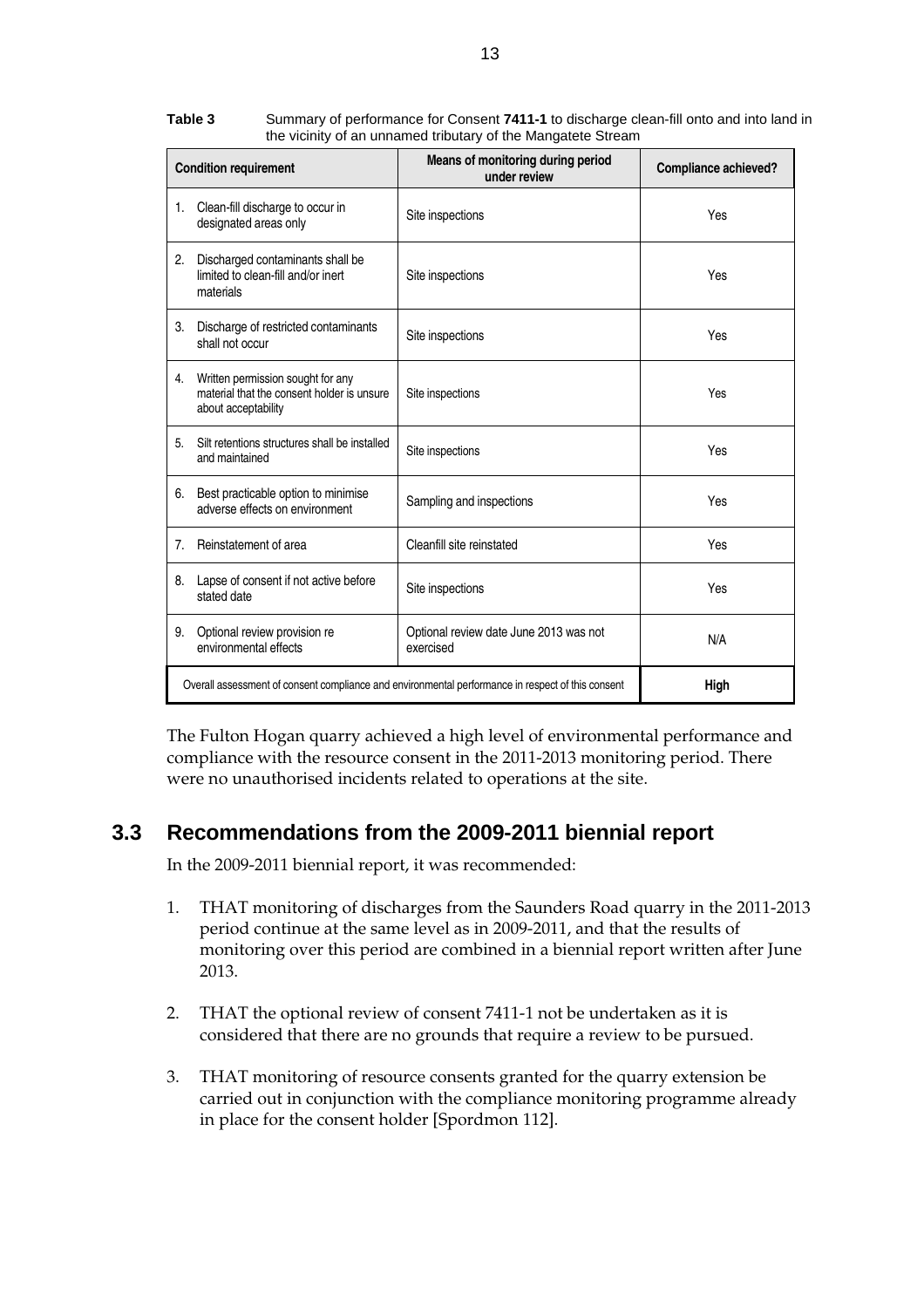## **3.4 Alterations to monitoring programme for 2013-2015**

In designing and implementing the monitoring programmes for air/water discharges in the region, the Taranaki Regional Council has taken into account the extent of information made available by previous authorities, its relevance under the RMA, the obligations of the Act in terms of monitoring emissions/discharges and effects, and subsequently reporting to the regional community, the scope of assessments required at the time of renewal of permits, and the need to maintain a sound understanding of industrial processes within Taranaki emitting to the atmosphere/discharging to the environment.

In the case of Fulton Hogan Okato Quarry, the programme for 2011-2013 was unchanged from that for 2009-2011. It is recommended that for 2013-2015, the monitoring programme continue at the same level as in 2011-2013.

A recommendation to this effect is made in section 4.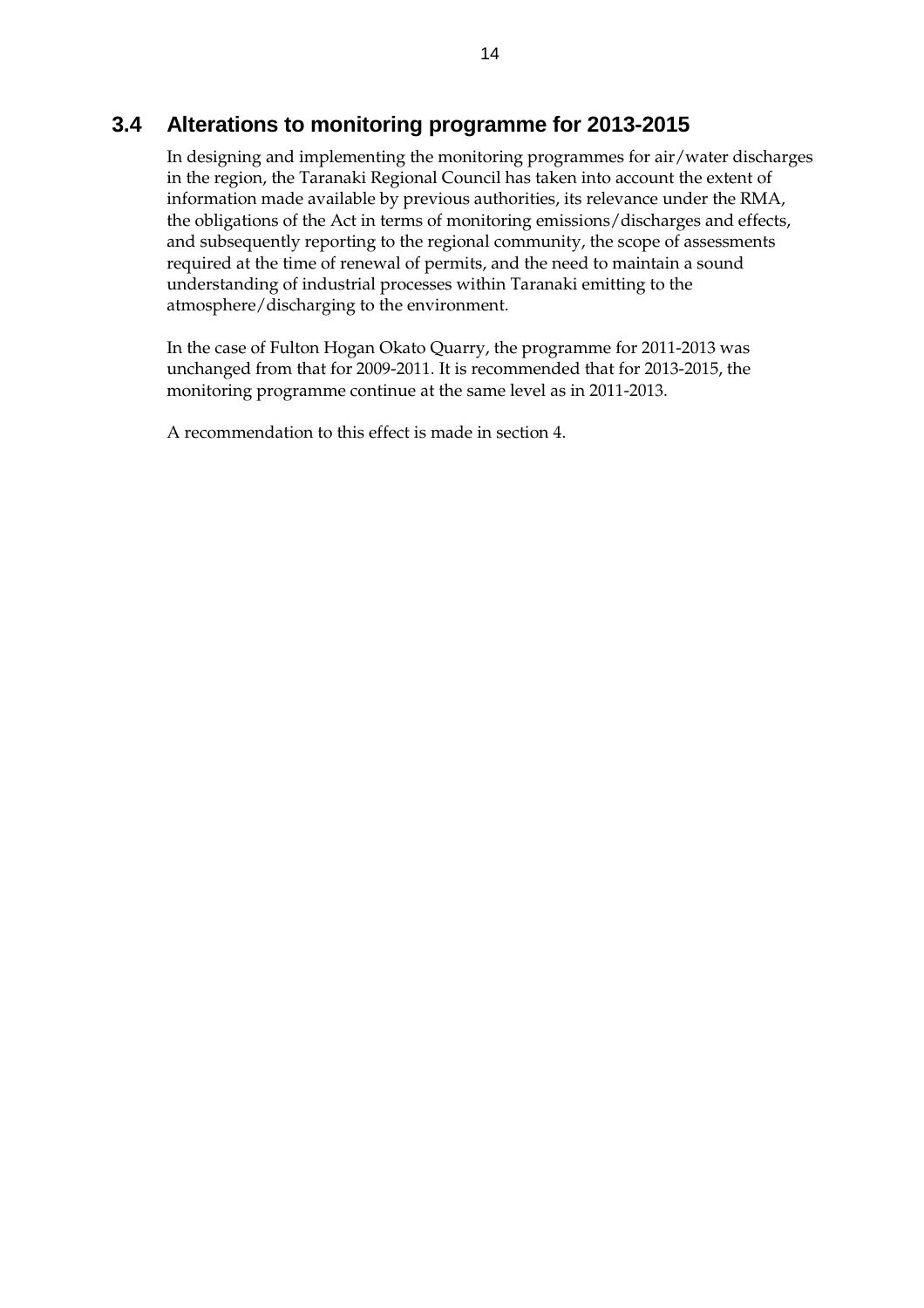# **4. Recommendation**

1. THAT monitoring of discharges from the Saunders Road quarry in the 2013-2015 period continue at the same level as previous years.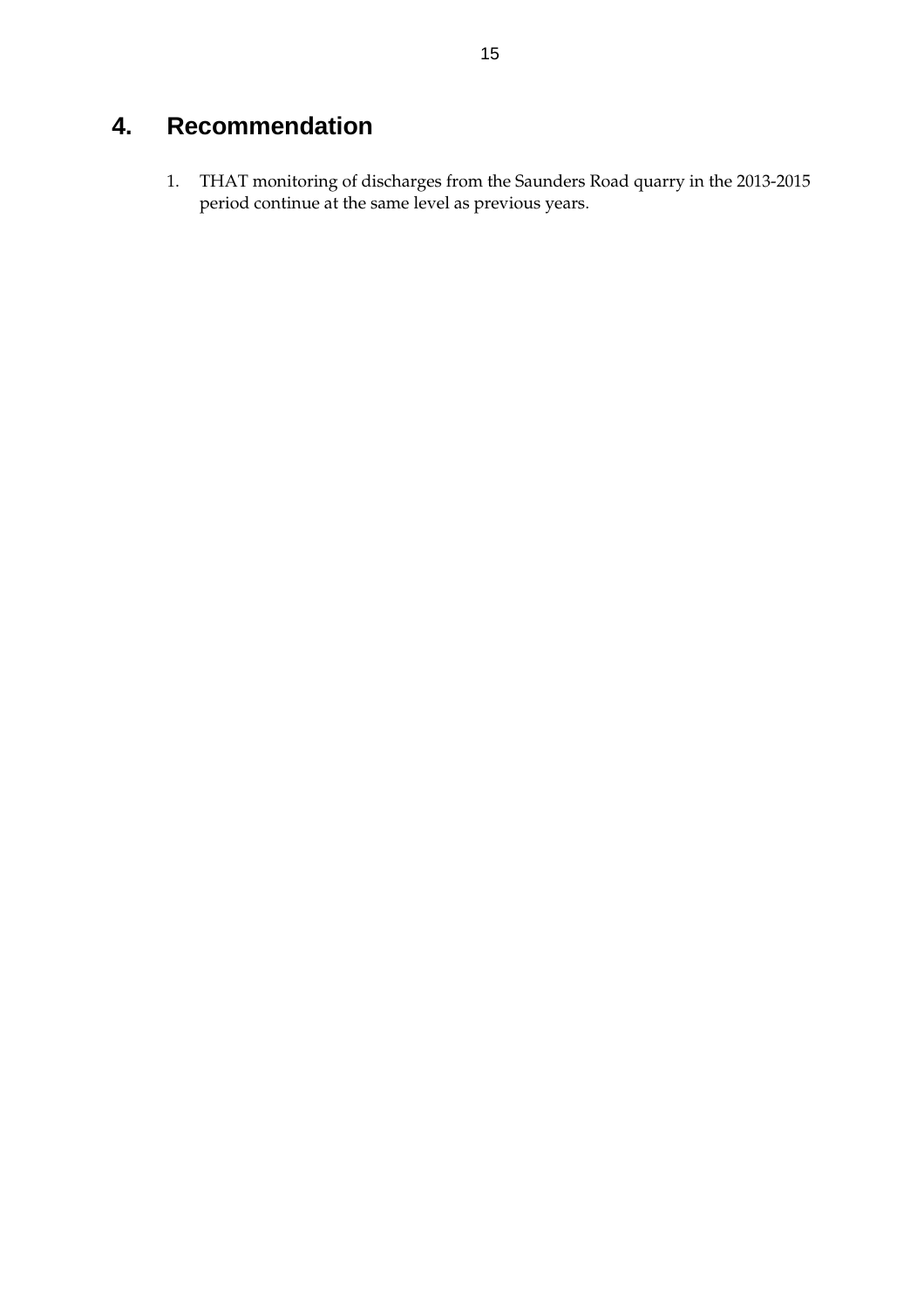# **Glossary of common terms and abbreviations**

The following abbreviations and terms are used within this report:

| Biomonitoring<br>Bund | Assessing the health of the environment using aquatic organisms.<br>A wall around a tank to contain its contents in the case of a leak.                                                                                     |
|-----------------------|-----------------------------------------------------------------------------------------------------------------------------------------------------------------------------------------------------------------------------|
| Condy                 | Conductivity, an indication of the level of dissolved salts in a sample,<br>usually measured at $20^{\circ}$ C and expressed in mS/m.                                                                                       |
| Fresh                 | Elevated flow in a stream, such as after heavy rainfall.                                                                                                                                                                    |
| $g/m^3$               | grammes per cubic metre, and equivalent to milligrammes per litre                                                                                                                                                           |
|                       | $(mg/L)$ . In water, this is also equivalent to parts per million (ppm), but                                                                                                                                                |
|                       | the same does not apply to gaseous mixtures.                                                                                                                                                                                |
| 1/s                   | Litres per second.                                                                                                                                                                                                          |
| Mixing zone           | The zone below a discharge point where the discharge is not fully mixed<br>with the receiving environment. For a stream, conventionally taken as a<br>length equivalent to 7 times the width of the stream at the discharge |
|                       | point.                                                                                                                                                                                                                      |
| <b>NTU</b>            | Nephelometric Turbidity Unit, a measure of the turbidity of water.                                                                                                                                                          |
| pH                    | A numerical system for measuring acidity in solutions, with 7 as neutral.                                                                                                                                                   |
|                       | Numbers lower than 7 are increasingly acidic and higher than 7 are<br>increasingly alkaline. The scale is logarithmic i.e. a change of 1 represents                                                                         |
|                       | a ten-fold change in strength. For example, a pH of 4 is ten times more<br>acidic than a pH of 5.                                                                                                                           |
| Physicochemical       | Measurement of both physical properties(e.g. temperature, clarity,                                                                                                                                                          |
|                       | density) and chemical determinants (e.g. metals and nutrients) to                                                                                                                                                           |
|                       | characterise the state of an environment.                                                                                                                                                                                   |
| Resource consent      | Refer Section 87 of the RMA. Resource consents include land use consents                                                                                                                                                    |
|                       | (refer Sections 9 and 13 of the RMA), coastal permits (Sections 12, 14 and                                                                                                                                                  |
|                       | 15), water permits (Section 14) and discharge permits (Section 15).                                                                                                                                                         |
| <b>RMA</b>            | Resource Management Act 1991 and subsequent amendments.                                                                                                                                                                     |
| SS                    | Suspended solids.                                                                                                                                                                                                           |
| Temp                  | Temperature, measured in °C.                                                                                                                                                                                                |
| Turb                  | Turbidity, expressed in NTU.                                                                                                                                                                                                |
| UI                    | Unauthorised Incident - an event recorded by the Council on the basis                                                                                                                                                       |
|                       | that it had potential or actual environmental consequences that may                                                                                                                                                         |
|                       | represent a breach of a consent or provision in a Regional Plan.                                                                                                                                                            |
| <b>UIR</b>            | Unauthorised Incident Register.                                                                                                                                                                                             |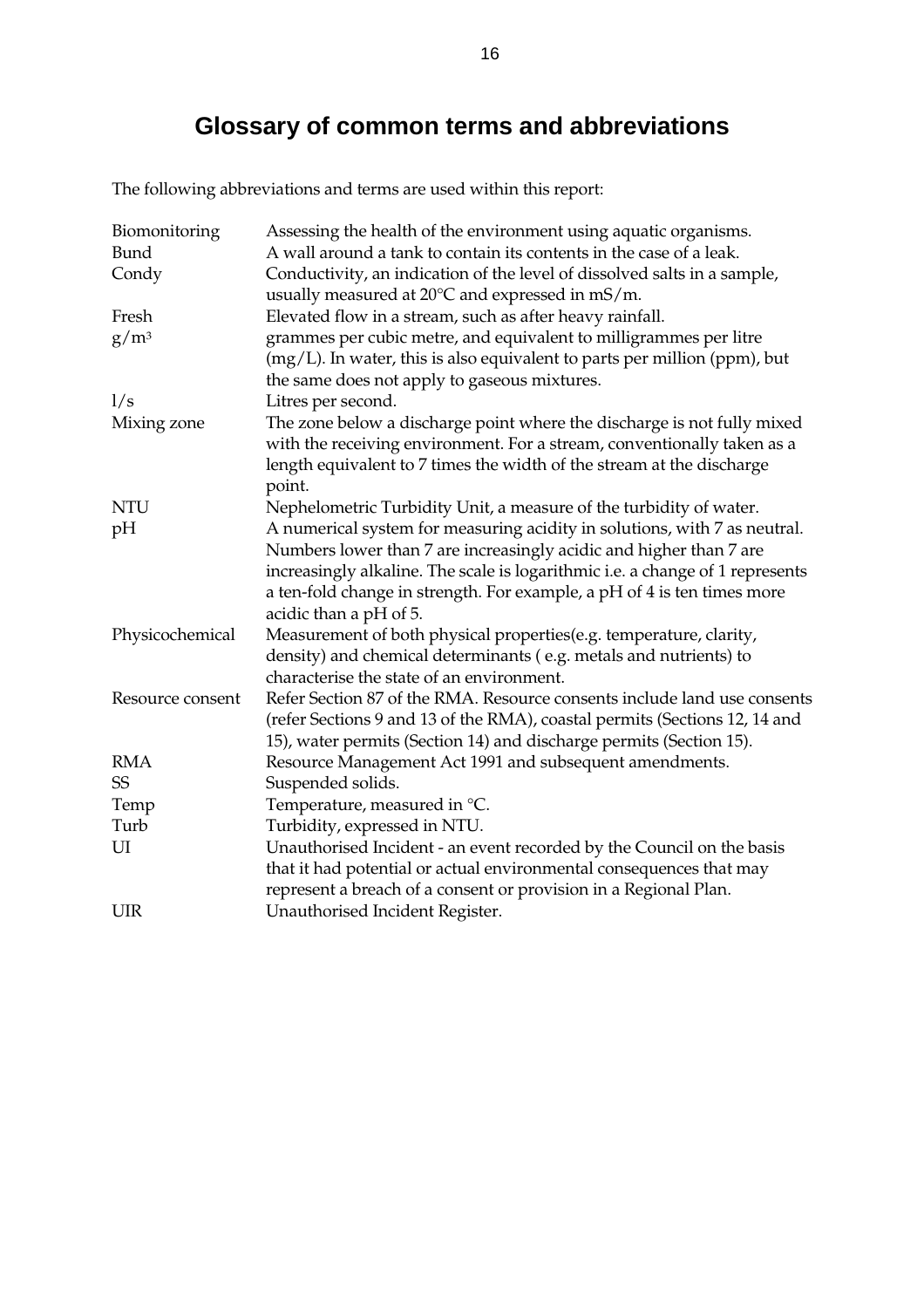## **Bibliography and references**

- Taranaki Regional Council 1992: Regional Policy Statement Working Paper, Aggregate extraction in Taranaki TRC Report.
- Taranaki Regional Council 1996: Quarries Monitoring Programme Annual Report 1995-1996 Freight and Bulk Transport Holdings Ltd, Okato. Technical Report 96-15M.
- Taranaki Regional Council 1997: Quarries Monitoring Programme Annual Report 1996-1997 Freight and Bulk Transport Holdings Ltd, Okato. Technical Report 97-48.
- Taranaki Regional Council 1998: Quarries Monitoring Programme Annual Report 1997-1998 Freight and Bulk Transport Holdings Ltd, Okato. Technical Report 98-41.
- Taranaki Regional Council 1999: Freight and Bulk Transport Limited Monitoring Programme Annual Report 1998-1999. Technical Report 99-36.
- Taranaki Regional Council 2001: Freight and Bulk Transport Limited Monitoring Programme Report 1999-2001. Technical Report 01-48.
- Taranaki Regional Council 2003: Freight and Bulk Transport Limited Monitoring Programme Report 2001-2003. Technical Report 03-67.
- Taranaki Regional Council 2005: Freight and Bulk Transport Limited Quarry Monitoring Programme Biennial Report 2003-2005. Technical Report 05-85.
- Taranaki Regional Council 2005: Fulton Hogan Quarry Monitoring Programme Biennial Report 2005-2007. Technical Report 07-62.
- Taranaki Regional Council 2009: Fulton Hogan Quarry Monitoring Programme Biennial Report 2007-2009. Technical Report 09-79.
- Taranaki Regional Council 2009: Fulton Hogan Quarry Monitoring Programme Biennial Report 2009-2011. Technical Report 11-66.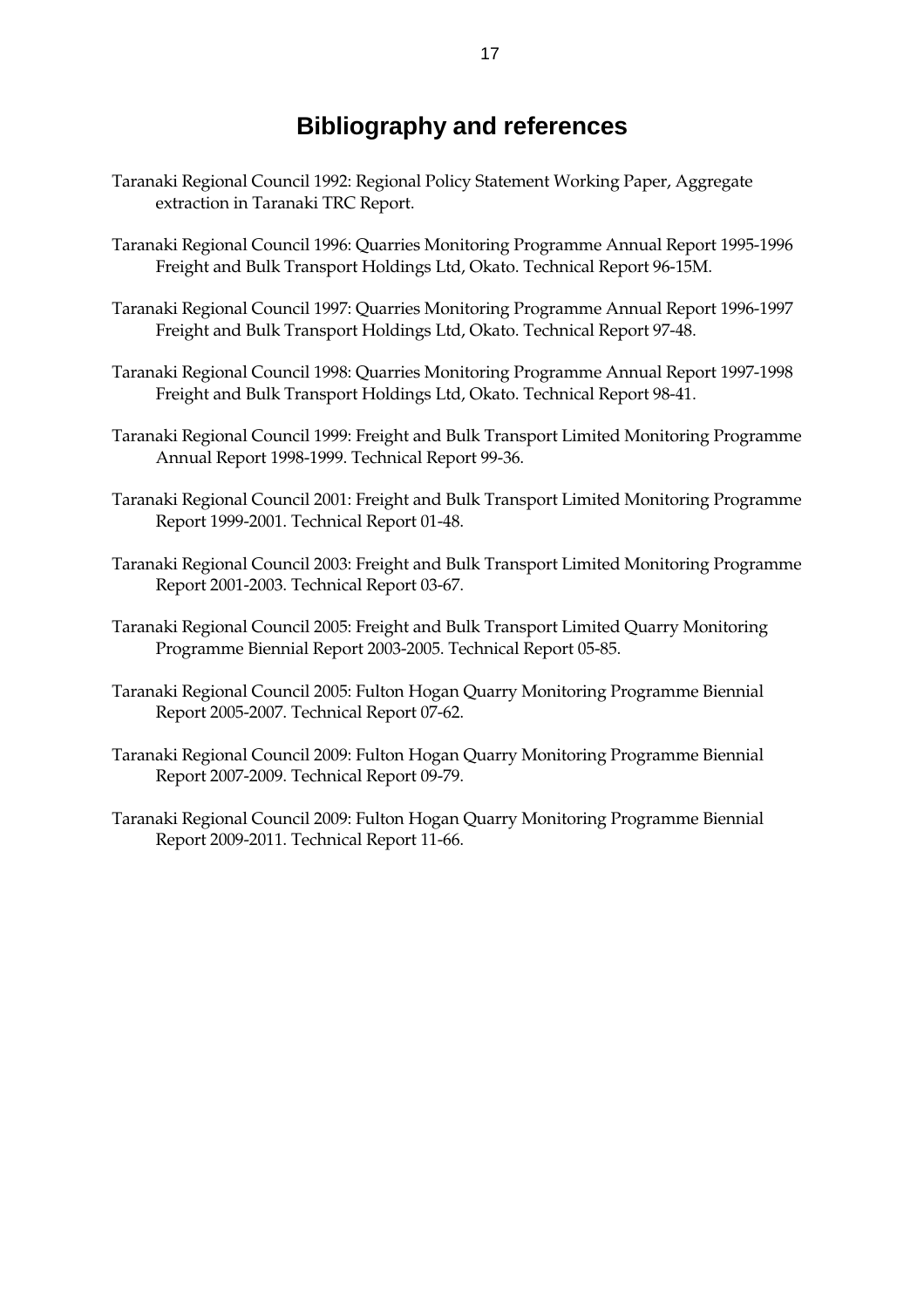**Appendix I Resource consents held by Fulton Hogan Limited**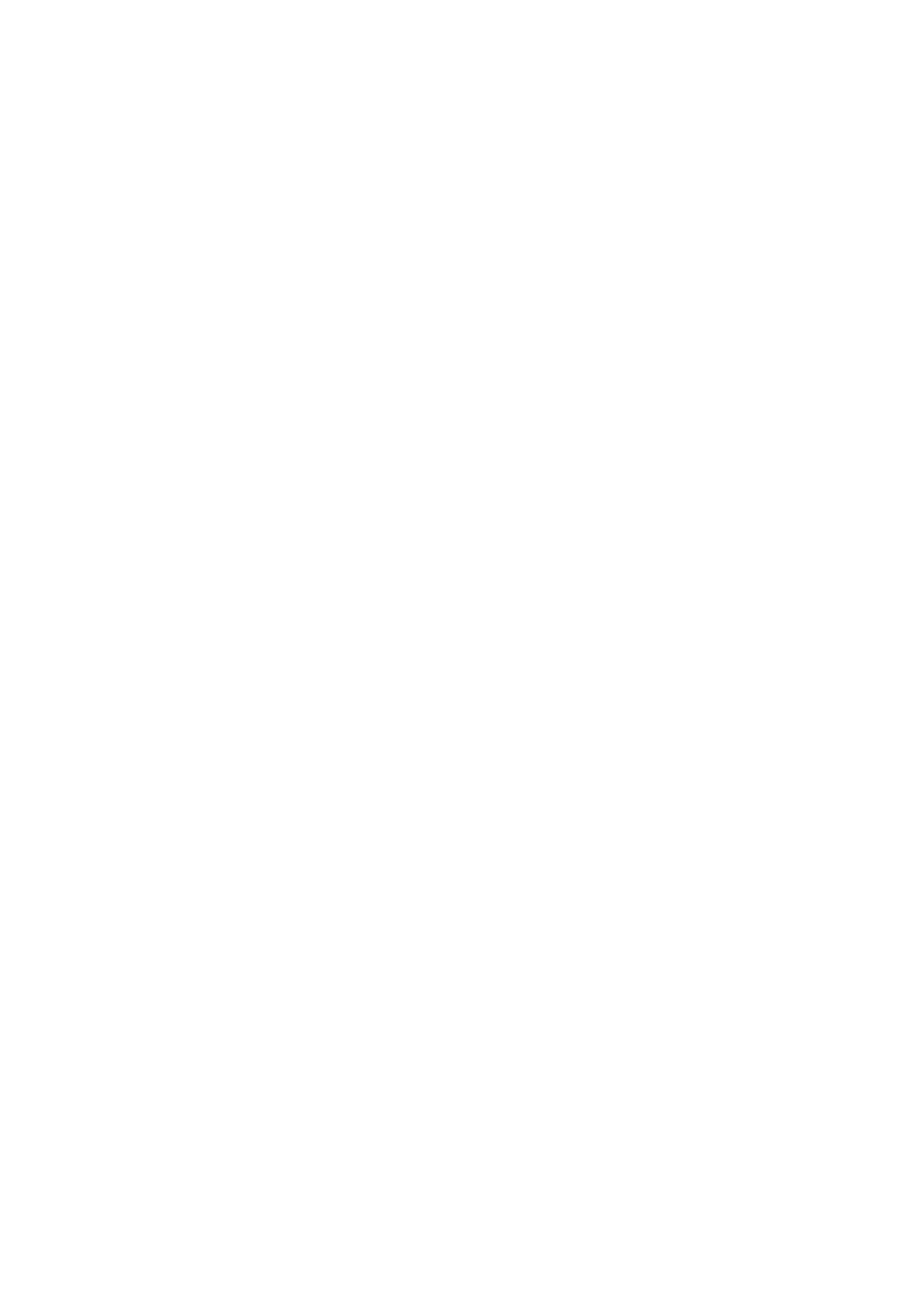www.trc.govt.nz

Working with people . Caring for our environment

For General, Standard and Special conditions pertaining to this consent please see reverse side of this document

1 June 2013 **Expiry Date:** June 2001, June 2007

Site Location: Saunders Road, Okato

Secs 85, 90 & 94 Okato Dist Blk X Cape SD

Catchment: Kaihihi

**Discharge Permit Pursuant to the Resource Management Act 1991** a resource consent is hereby granted by the Taranaki Regional Council



CHIEF EXECUTIVE PRIVATE BAG 713 47 CLOTEN ROAD **STRATFORD** NEW ZEALAND PHONE: 06-765 7127 FAX: 06-765 5097 www.trc.govt.nz

Please quote our file number on all correspondence

Change To

**Consent Holder:** 

**Conditions Date:** 

Name of

20 January 2005

Fulton Hogan

P O Box 3040 **NEW PLYMOUTH** 

[Granted: 21 October 1999]

## **Conditions of Consent**

To discharge treated washwater and stormwater from a **Consent Granted:** quarry site onto and into land and into an unnamed tributary of the Kaihihi Stream at or about GR:P19:880-200

Review Date(s):

**Legal Description:** 

Doc# 191438-v1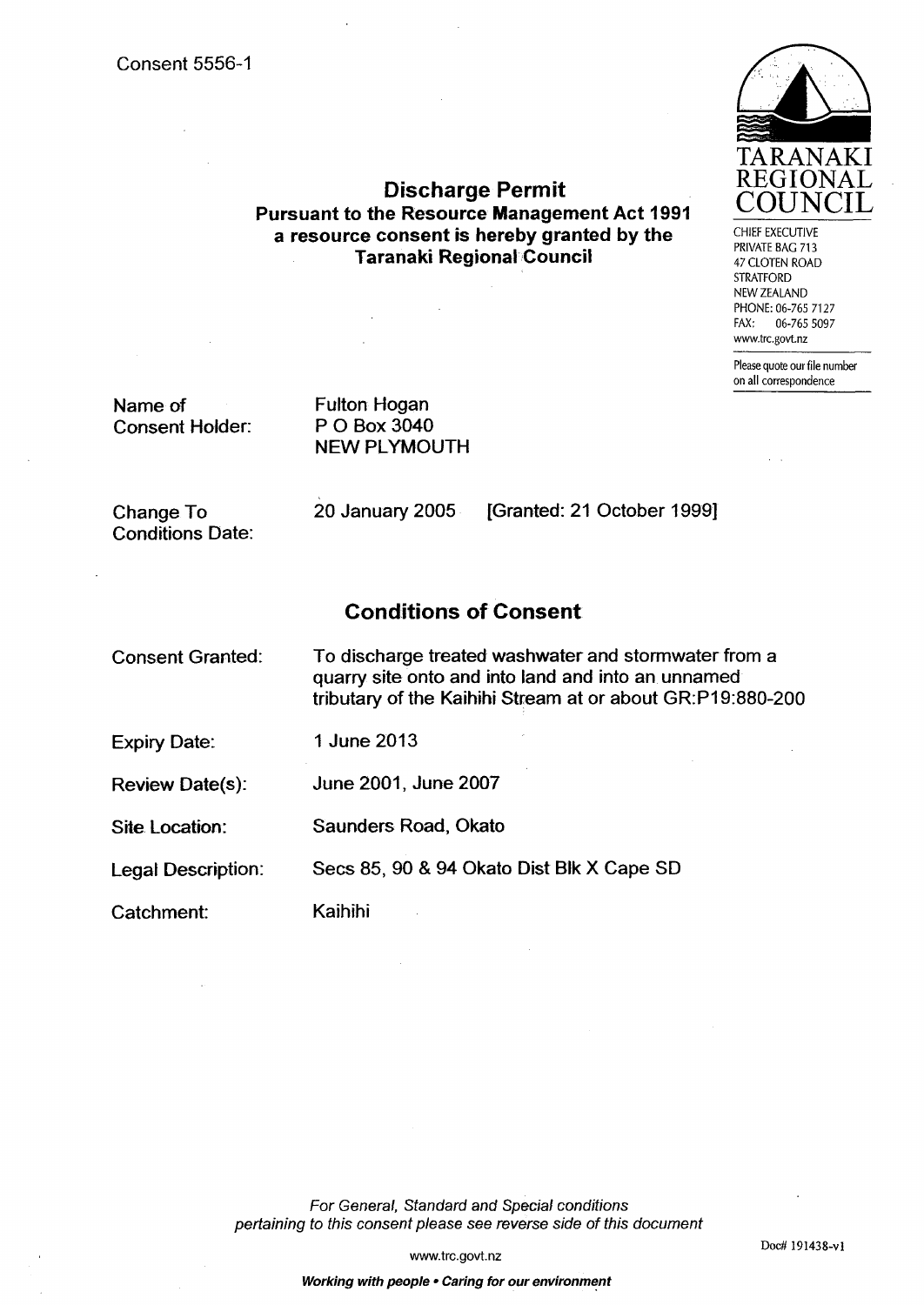#### **General conditions**

- $a)$ On receipt of a requirement from the Chief Executive, Taranaki Regional Council the consent holder shall, within the time specified in the requirement, supply the information required relating to the exercise of this consent.
- $b)$ Unless it is otherwise specified in the conditions of this consent, compliance with any monitoring requirement imposed by this consent must be at the consent holder's own expense.
- The consent holder shall pay to the Council all required administrative charges fixed  $\mathbf{c})$ by the Council pursuant to section 36 in relation to:
	- i) the administration, monitoring and supervision of this consent; and
	- ii) charges authorised by regulations.

#### **Special conditions**

- 1. The consent holder shall take measures during excavation to control erosion of exposed areas within the quarry site and to minimise the amounts of sediment which could be contained in the discharge licensed by this consent. Such measures shall be to the satisfaction of the Chief Executive, Taranaki Regional Council.
- The exercise of this consent shall be undertaken generally in accordance with the  $2.$ documentation submitted in support of application 3114. In the case of any contradiction between the documentation submitted in support of application 3114 and the conditions of this consent, the conditions of this consent shall prevail.
- There shall be no direct discharge of untreated washing water and stormwater to 3. surface water as a result of the exercise of this consent.
- The consent holder shall implement appropriate re-circulatory systems, so as to  $4.$ minimise the volume of the washing water discharge.
- The consent holder shall properly and efficiently maintain and operate the washing 5. water settling ponds system in such a manner that any discharge which may occur does not breach the conditions of this consent. The settling ponds system shall be operated, as far as practicable, so as to maximise the treatment of washing water and stormwater, and to minimise any discharge.
- 6. The following concentrations shall not be exceeded in the discharge when measured in the last treatment pond:

| Component                      | Concentration      |
|--------------------------------|--------------------|
| pH [range]                     | 6-9                |
| Suspended solids               | $100 \text{ gm}^3$ |
| Total recoverable hydrocarbons | $16 \text{ gm}^3$  |

 $7.$ The consent holder shall at all times adopt the best practicable option, as defined in section 2 of the Resource Management Act 1991, to prevent or minimise any adverse effects of the discharge on any water body.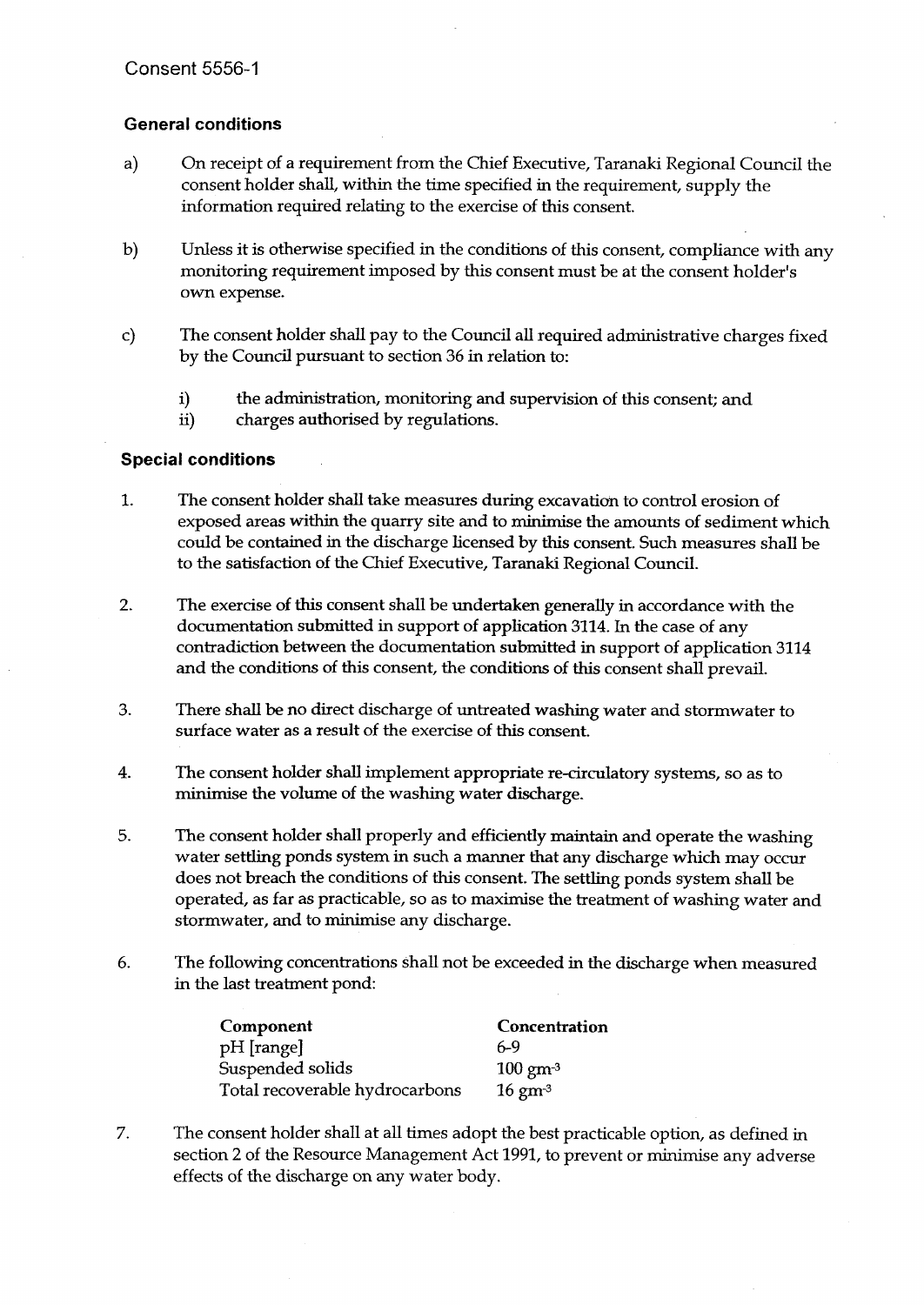- 8. After allowing for reasonable mixing, within a mixing zone extending 25 metres downstream of the discharge point into the unnamed tributary of the Kaihihi Stream at the Saunders Road bridge, the discharge shall not give rise to any of the following effects in the receiving waters of the unnamed tributary of the Kaihihi Stream:
	- the production of any conspicuous oil or grease films, scums or foams, or  $a)$ floatable or suspended material;
	- any conspicuous change in the colour or visual clarity;  $\mathbf{b}$
	- $\mathbf{c}$ any emission of objectionable odour;
	- $\mathbf{d}$ the rendering of fresh water unsuitable for consumption by farm animals;
	- any significant adverse effects on aquatic life.  $\mathbf{e}$
- 9. After allowing for reasonable mixing, within a mixing zone extending 25 metres downstream of the discharge point into the unnamed tributary of the Kaihihi Stream at the Saunders Road bridge, the discharge shall not give rise to an increase in turbidity of more than 50 % in the receiving waters of the unnamed tributary of the Kaihihi Stream, as determined using NTU [nephelometric turbidity units].
- Prior to the exercise of this consent, the consent holder shall provide a site plan, 10. stormwater management plan, and contingency plan for the written approval of the Chief Executive, Taranaki Regional Council. These plans are to outline measures and procedures to be undertaken to prevent the spillage or accidental discharge of contaminants into the stormwater catchment, and measures to avoid, remedy or mitigate environmental effects from the exercise of this consent.
- On cessation of the quarrying operations or prior to the surrender or lapsing of this 11. consent at the site licensed by this consent, the active quarry area, including the silt control structures and surrounding areas, shall be reinstated to the satisfaction of the Chief Executive, Taranaki Regional Council.
- In accordance with section 128 and section 129 of the Resource Management Act 12. 1991, the Taranaki Regional Council may serve notice of its intention to review, amend, delete or add to the conditions of this resource consent by giving notice of review during the month of June 2001 and/or June 2007, for the purpose of ensuring that the conditions are adequate to deal with any adverse effects on the environment arising from the exercise of this resource consent, which were either not foreseen at the time the application was considered or which it was not appropriate to deal with at the time.

Transferred at Stratford on 12 July 2006

For and on behalf of Taranak Regional Council  $\prime$  e Director-Resource Management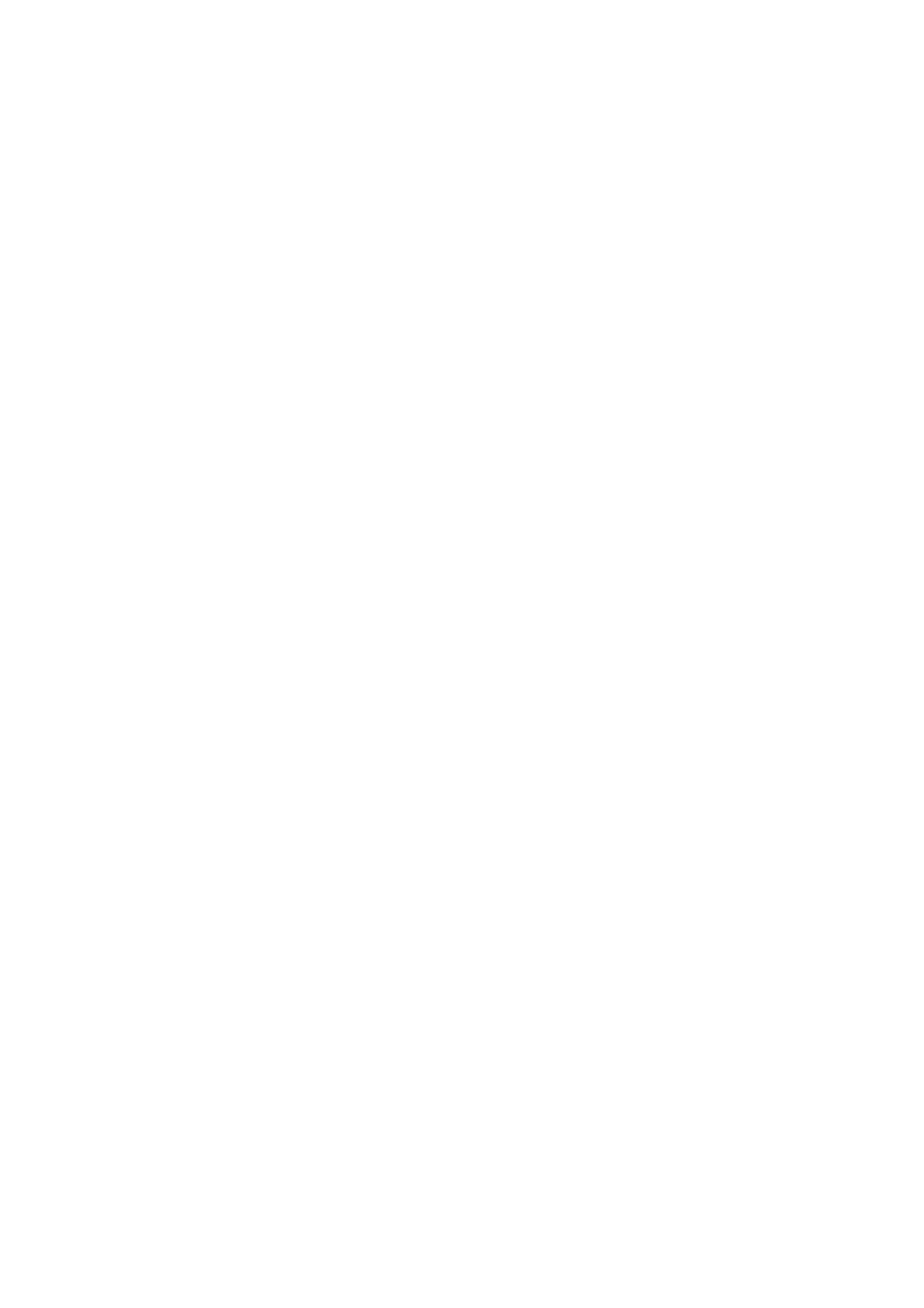Name of

### **Discharge Permit Pursuant to the Resource Management Act 1991 a resource consent is hereby granted by the Taranaki Regional Council**

Fulton Hogan Limited

| <b>Consent Holder:</b>          | P O Box 3040<br><b>NEW PLYMOUTH 4341</b>                                                                                                          |
|---------------------------------|---------------------------------------------------------------------------------------------------------------------------------------------------|
| <b>Decision Date:</b>           | 27 June 2013                                                                                                                                      |
| Commencement Date: 27 June 2013 |                                                                                                                                                   |
|                                 | <b>Conditions of Consent</b>                                                                                                                      |
| <b>Consent Granted:</b>         | To discharge stormwater and sediment from earthworks<br>associated with reinstating a quarry into an unnamed<br>tributary of the Mangatete Stream |
| <b>Expiry Date:</b>             | 1 June 2020                                                                                                                                       |
| Review Date(s):                 | <b>June 2016</b>                                                                                                                                  |
| Site Location:                  | Saunders Road, Okato                                                                                                                              |
| Legal Description:              | Lot 3 DP 431790 (Discharge source & site)                                                                                                         |
| Grid Reference (NZTM)           | 1678508E-5657563N                                                                                                                                 |
| Catchment:                      | Kaihihi                                                                                                                                           |
| Tributary:                      | Mangatete                                                                                                                                         |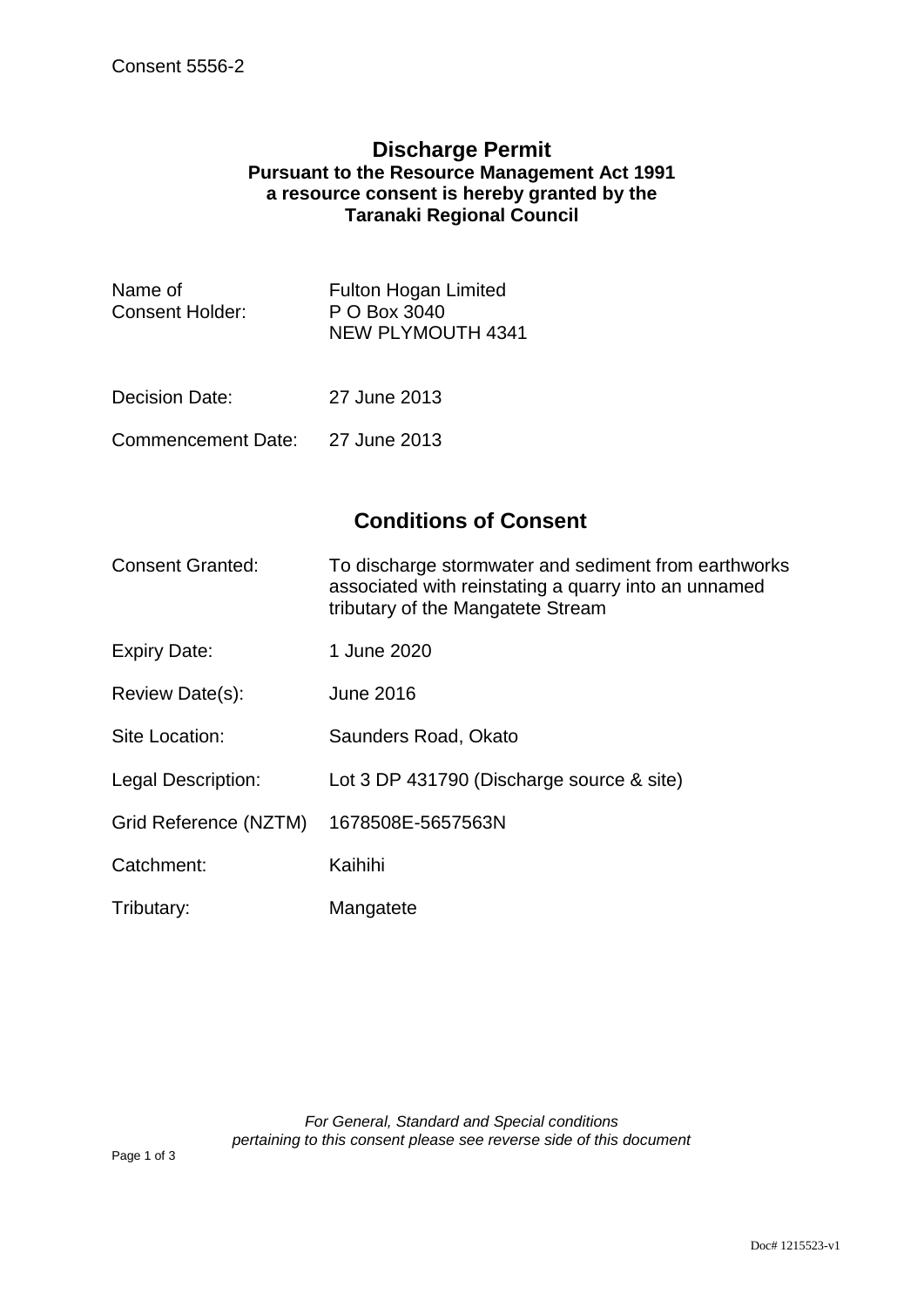#### **General condition**

a. The consent holder shall pay to the Taranaki Regional Council all the administration, monitoring and supervision costs of this consent, fixed in accordance with section 36 of the Resource Management Act 1991.

#### **Special conditions**

- 1. The stormwater discharged shall be from a catchment area not exceeding 3 ha.
- 2. If any area of soil is exposed, all run off from that area shall pass through settlement ponds or sediment traps with a minimum total capacity of;
	- a) 100 cubic metres for every hectare of exposed soil between 1 November to 30 April; and
	- b) 200 cubic metres for every hectare of exposed soil between 1 May to 31 October;

unless other sediment control measures that achieve an equivalent standard are agreed to by the Chief Executive of the Taranaki Regional Council.

- 3. The consent holder shall at all times adopt the best practicable option, as defined in section 2 of the Resource Management Act 1991, to prevent or minimise any actual or likely adverse effect on the environment associated with the discharge of contaminants from the site.
- 4. The area of the quarry site that is unvegetated shall be contoured and bunded so that all water in this area is directed to the stormwater treatment system prior to discharge.
- 5. After allowing for reasonable mixing within a mixing zone extending 10 metres downstream of the discharge point, the discharge shall not give rise to any of the following effects in the receiving waters:
	- a) the production of any conspicuous oil or grease films, scums or foams, or floatable or suspended materials;
	- b) any conspicuous change in the colour or visual clarity;
	- c) any emission of objectionable odour;
	- d) the rendering of fresh water unsuitable for consumption by farm animals;
	- e) any significant adverse effects on aquatic life.
- 6. The consent holder shall maintain a stormwater management plan that documents how the site is to be managed to minimise the contaminants that become entrained in the stormwater. This plan shall be followed at all times, shall be certified by the Chief Executive, Taranaki Regional Council, and shall include but not necessarily be limited to:
	- a) the loading and unloading of materials;
	- b) general housekeeping; and
	- c) management of the interceptor system.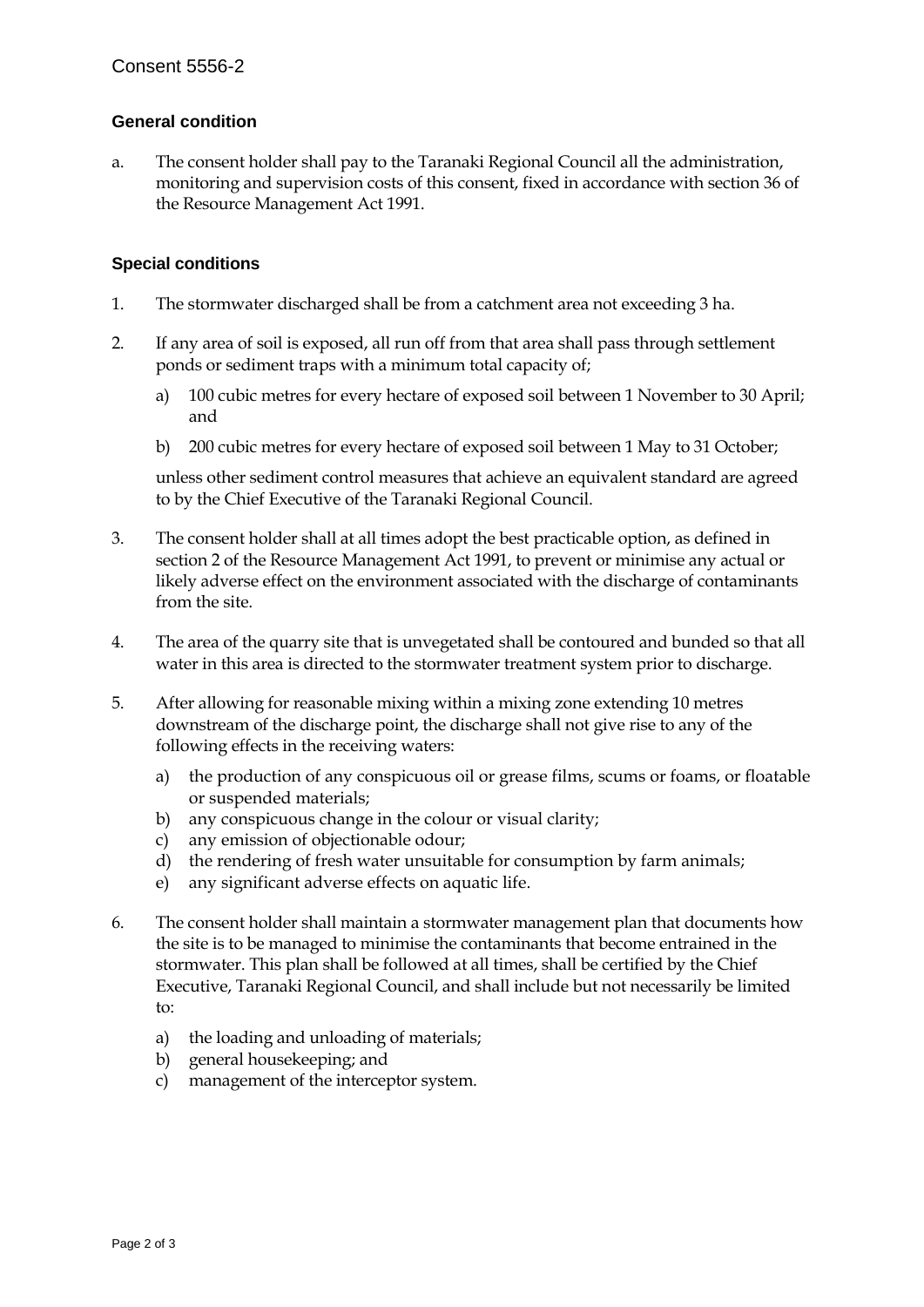#### Consent 5556-2

- 7. The consent holder shall notify the Chief Executive, Taranaki Regional Council, prior to making any changes to the processes or operations undertaken at the site that could alter the nature of the discharge. Any such change shall then only occur following receipt of any necessary approval under the Resource Management Act 1991. Notification shall include the consent number, a brief description of the activity consented and an assessment of the environmental effects of any changes, and be emailed to consents@trc.govt.nz.
- 8. If, as a consequence of the activity authorised by this consent, an event occurs that may have a significant adverse effect on water quality at the registered drinking-water supply abstraction point at location NZTM 1678253E-5658216N the consent holder shall, as soon as reasonably practicable, telephone the Taranaki Regional Council and New Plymouth District Council and notify them of the event.
- 9. This consent shall lapse on 30 June 2018, unless the consent is given effect to before the end of that period or the Taranaki Regional Council fixes a longer period pursuant to section 125(1)(b) of the Resource Management Act 1991.
- 10. In accordance with section 128 and section 129 of the Resource Management Act 1991, the Taranaki Regional Council may serve notice of its intention to review, amend, delete or add to the conditions of this resource consent by giving notice of review during the month of June 2016, for the purpose of ensuring that the conditions are adequate to deal with any adverse effects on the environment arising from the exercise of this resource consent, which were either not foreseen at the time the application was considered or which it was not appropriate to deal with at the time.

Signed at Stratford on 27 June 2013

 For and on behalf of Taranaki Regional Council

 $\overline{\phantom{a}}$  , which is a set of the contract of the contract of the contract of the contract of the contract of the contract of the contract of the contract of the contract of the contract of the contract of the contract

**Director-Resource Management**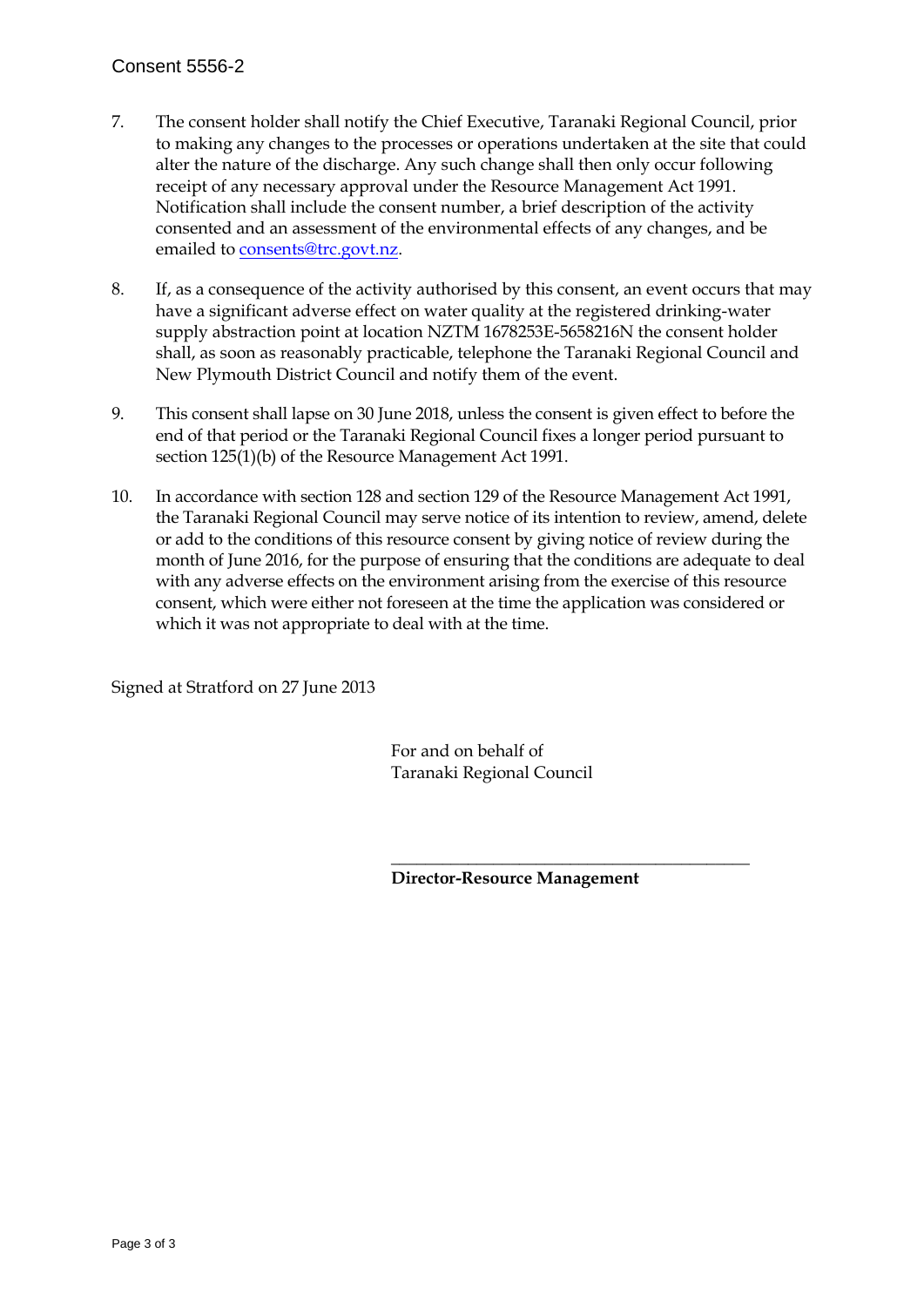$\label{eq:1.1} \begin{array}{ll} \widetilde{\mathbf{p}}_{1} & \cdots & \widetilde{\mathbf{p}}_{n} \end{array}$ 

 $\sim 10^{11}$  m  $^{-1}$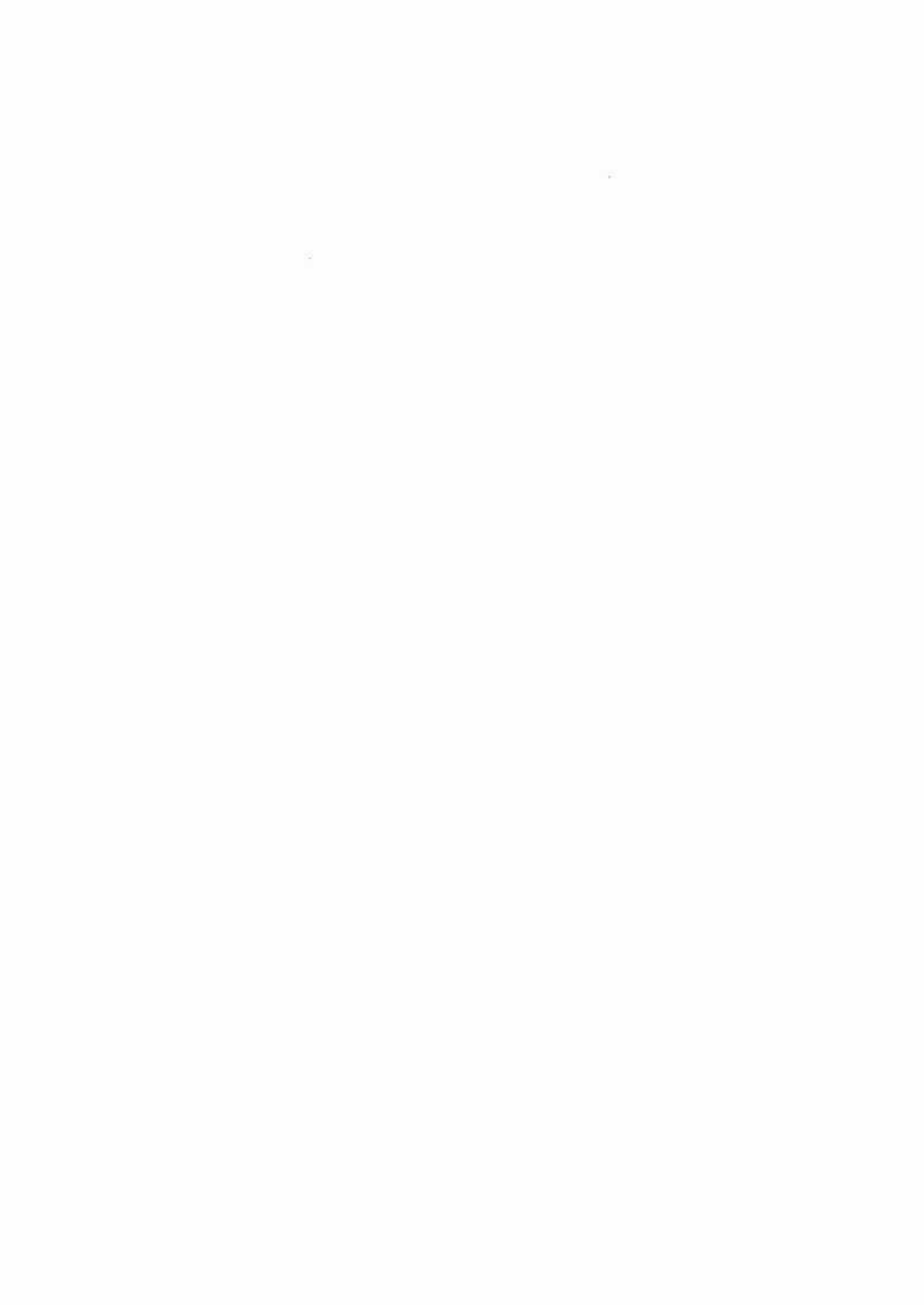

CHIEF EXECUTIVE PRIVATE BAG 713 47 CLOTEN ROAD **STRATFORD** NEW ZEALAND PHONE: 06-765 7127 FAX: 06-765 5097 www.trc.govt.nz

Please quote our file number on all correspondence

Name of **Consent Holder:**  **Fulton Hogan Limited** P O Box 3040 **NEW PLYMOUTH** 

**Consent Granted** Date:

21 January 2009

## **Conditions of Consent**

**Discharge Permit** 

**Pursuant to the Resource Management Act 1991** 

a resource consent is hereby granted by the

**Taranaki Regional Council** 

**Consent Granted:** To discharge clean-fill onto and into land in the vicinity of an unnamed tributary of the Mangatete Stream in the Kaihihi catchment at or about (NZTM) 1678347E-5657781N

- **Expiry Date:** 1 June 2025
- Review Date(s): June 2013, June 2019

Site Location: Saunders Road, Okato

**Legal Description:** Lot 1 DP 19227

Catchment: Kaihihi

Tributary: Mangatete

> For General, Standard and Special conditions pertaining to this consent please see reverse side of this document

Working with people . Caring for our environment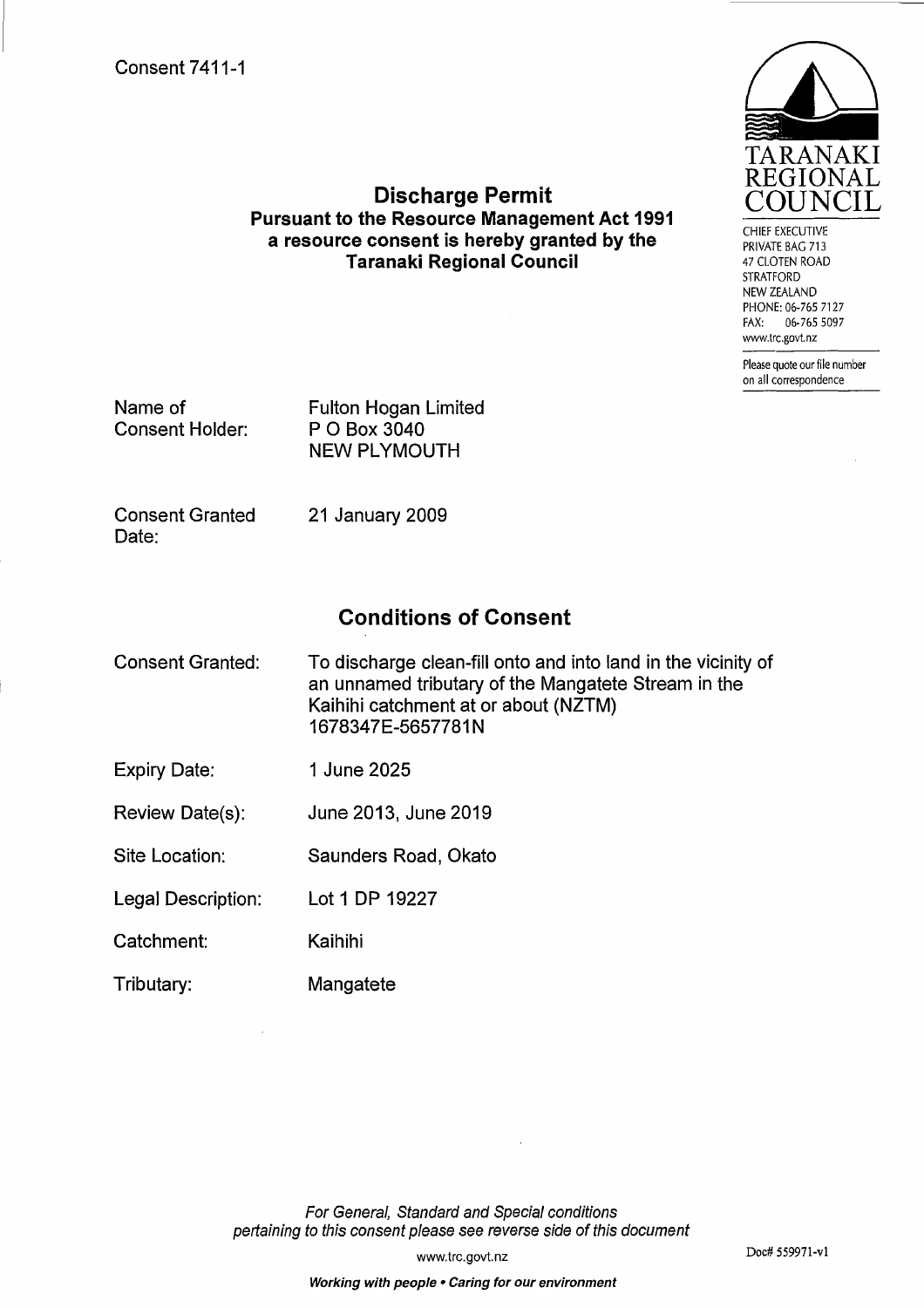#### **General conditions**

- a) On receipt of a requirement from the Chief Executive, Taranaki Regional Council the consent holder shall, within the time specified in the requirement, supply the information required relating to the exercise of this consent.
- $b)$ Unless it is otherwise specified in the conditions of this consent, compliance with any monitoring requirement imposed by this consent must be at the consent holder's own expense.
- $c)$ The consent holder shall pay to the Council all required administrative charges fixed by the Council pursuant to section 36 in relation to:
	- $i)$ the administration, monitoring and supervision of this consent; and
	- $ii)$ charges authorised by regulations.

#### **Special conditions**

- 1. The discharge of clean-fill shall only occur in the area shaded on the plan attached [appendix one].
- $\overline{2}$ . The contaminants to be discharged shall be limited to clean-fill and/or inert materials. For the purposes of this condition, "clean-fill and inert materials" are defined as materials consisting of any concrete, cement or cement wastes, bricks, mortar, tiles (clay, ceramic or concrete), non-tanalised timber, porcelain, glass, gravels, boulders, shingles, fibreglass, plastics, sand, soils and clays, and/or tree stumps and roots, whether singly or in combination or mixture, roading seal/bitumen recovered from existing roading pavements (excluding any freshly prepared roading cover material) or any other material (subject to condition 3) that when placed onto and into land will not render that land or any vegetation grown on that land toxic to vegetation or animals consuming vegetation.
- 3. The discharge of the following contaminants shall not occur: food wastes, paper and cardboard, grass clippings, garden wastes including but not limited to wastes containing foliage or other vegetation (other than tree stumps and roots as permitted under condition 2), textiles, steel, galvanised metals, construction materials containing paint or fillers or sealers or their containers, oils or greases or any liquids or sludges or their containers, any industrial process by-products other than as permitted under condition 2, any poisons or solvents or their containers, batteries, general domestic refuse not otherwise described, or any wastes with the potential to render land or any vegetation grown on the land toxic to vegetation or to animals consuming such vegetation.
- 4. If the consent holder is uncertain as to the acceptability or not of a certain material the consent holder shall obtain written approval from the Consents Manager, Taranaki Regional Council, prior to its discharge.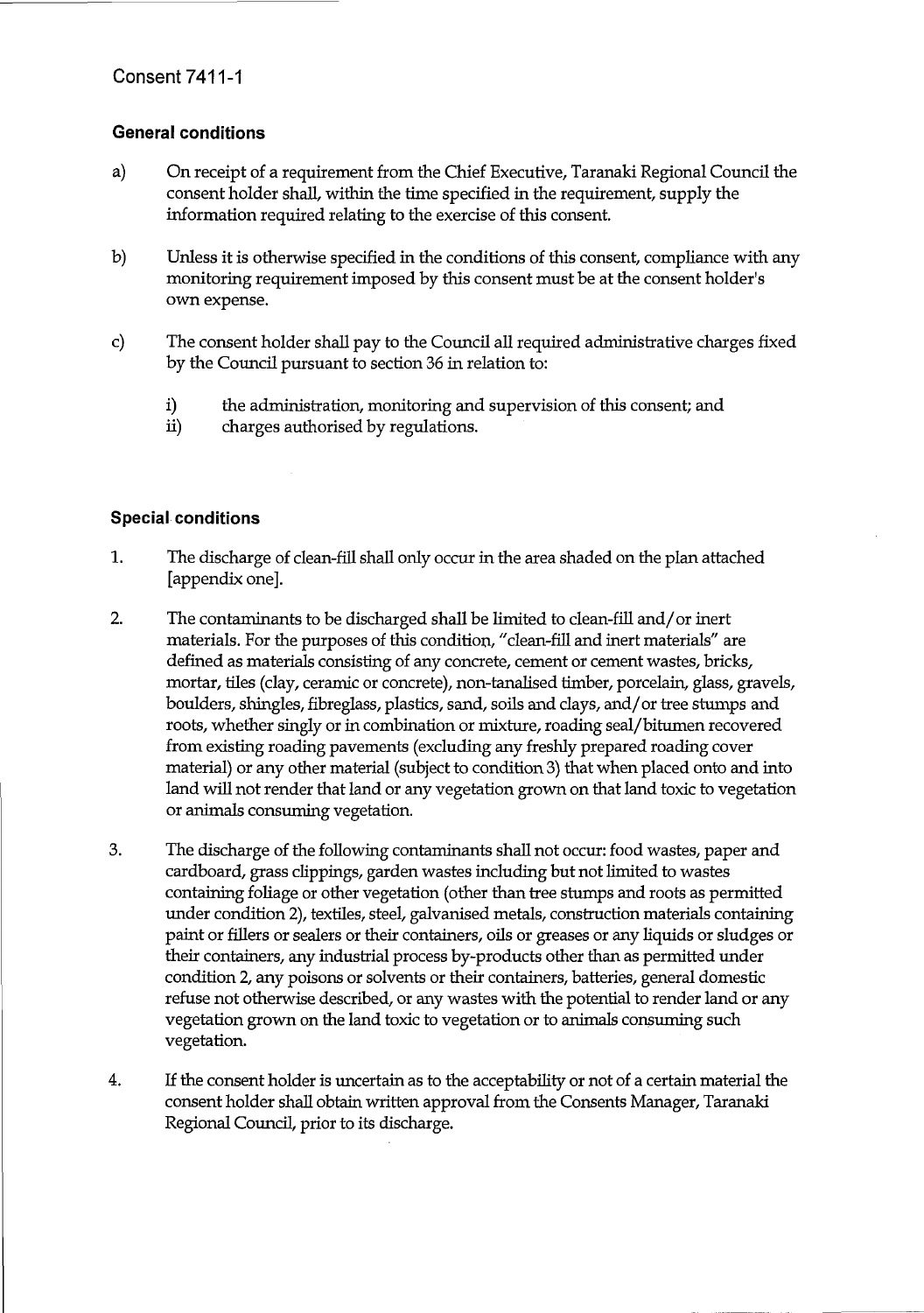- 5. Silt retention structures shall be installed and maintained at the toe of the clean-fill discharge area to minimise silt and sediment discharge into the unnamed tributary of the Mangatete Stream. Installing silt retention structures in accordance with Guidelines for Earthworks in the Taranaki Region [2006], by the Taranaki Regional Council, will achieve compliance with this condition.
- 6. The consent holder shall at all times adopt the best practicable option or options [as defined in section 2 of the Resource Management Act 1991] to prevent or minimise any actual or potential effect on the environment arising from any discharge at the site.
- Upon completion of the clean-fill discharge authorised by this consent, the discharge 7. site shall be stabilised and revegetated.
- 8. This consent shall lapse on 31 March 2014, unless the consent is given effect to before the end of that period or the Taranaki Regional Council fixes a longer period pursuant to section 125(1)(b) of the Resource Management Act 1991.
- 9. In accordance with section 128 and section 129 of the Resource Management Act 1991, the Taranaki Regional Council may serve notice of its intention to review, amend, delete or add to the conditions of this resource consent by giving notice of review during the month of June 2013 and/or June 2019, for the purpose of ensuring that the conditions are adequate to deal with any adverse effects on the environment arising from the exercise of this resource consent, which were either not foreseen at the time the application was considered or which it was not appropriate to deal with at the time.

Signed at Stratford on 21 January 2009

For and on behalf of Taranaki Regional Council

Director-Resource Management